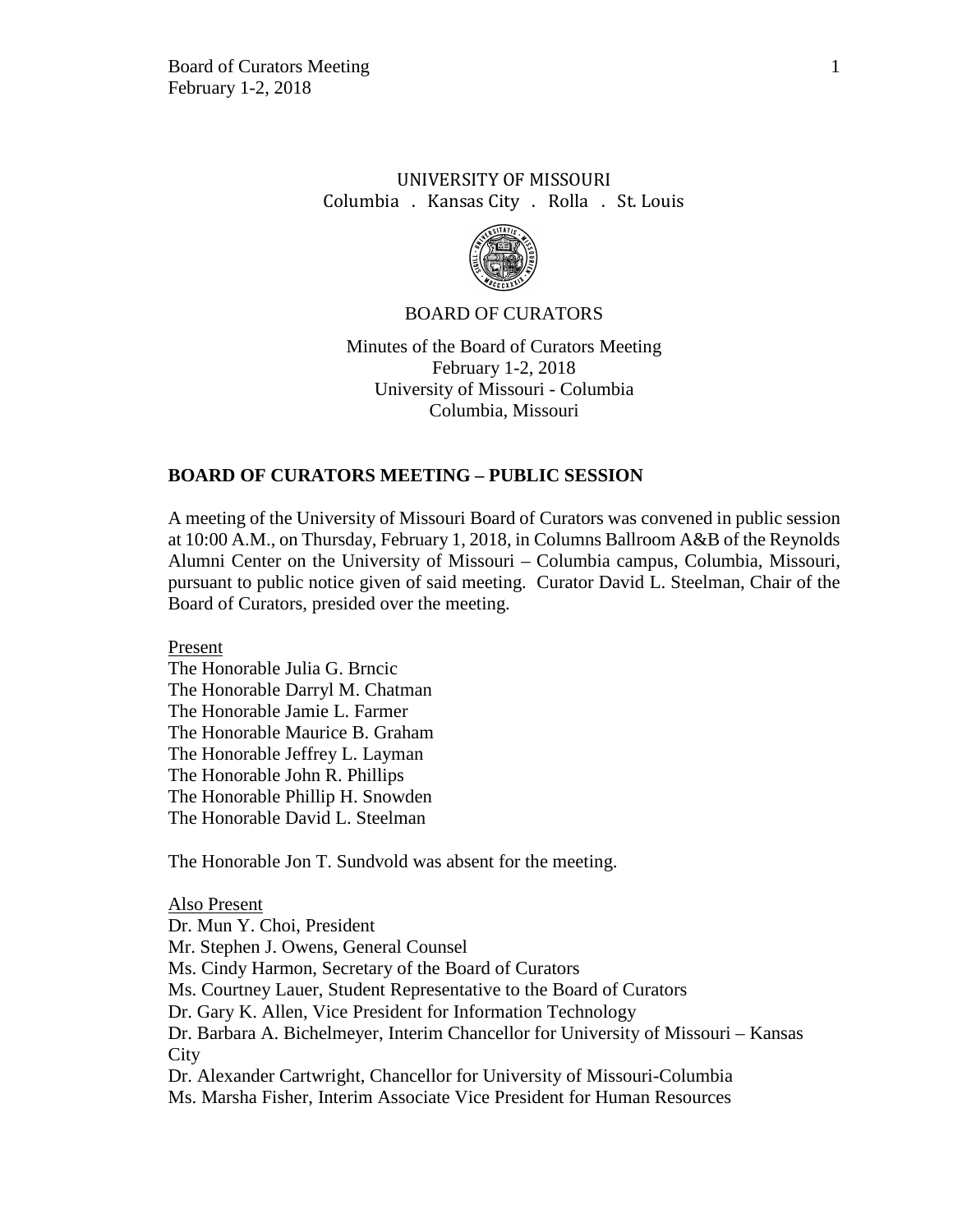Dr. Thomas F. George, Chancellor for University of Missouri-St. Louis Dr. Steven W. Graham, Senior Associate Vice President for Academic Affairs Dr. Chris Maples, Interim Chancellor for Missouri University of Science and Technology Dr. Mark McIntosh, Vice President for Research and Economic Development Dr. Kevin G. McDonald, Chief Diversity Officer Ms. Michelle M. Piranio, Interim Chief Audit Executive Mr. Ryan D. Rapp, Vice President for Finance Dr. David R. Russell, Interim Chief of Staff, UM System Mr. Christian Basi, Director of Media Relations Media representatives

- **10:00 A.M. Meeting by invitation for the Board of Curators, President, General Officers, Intercampus Faculty Council and Faculty Members** Columns A&B, Reynolds Alumni Center
- **11:30 A.M. Luncheon by invitation for the Board of Curators, President, University of Missouri-Columbia Chancellor and University of Missouri Student Leaders** Great Room, Reynolds Alumni Center

### **12:55 P.M. Public Session**

### **General Business**

Student Representative to the Board of Curators Report – presented by Courtney Lauer (information only)

Ms. Lauer reported on student leader activities for each campus and priorities for ASUM.

Amendment, Collected Rule and Regulation 10.050, Board Standing Committees – presented by Chairman Steelman (information on file)

It was recommended by Chairman Steelman, moved by Curator Chatman and

seconded by Curator Graham, that the following action be approved:

that the Collected Rules and Regulations 10.050, Board Standing Committees, be amended, as reflected on the attached (and as on file with the minutes of this meeting).

The motion carried unanimously (8-0) by voice vote with no abstentions.

### **Collected Rules and Regulations**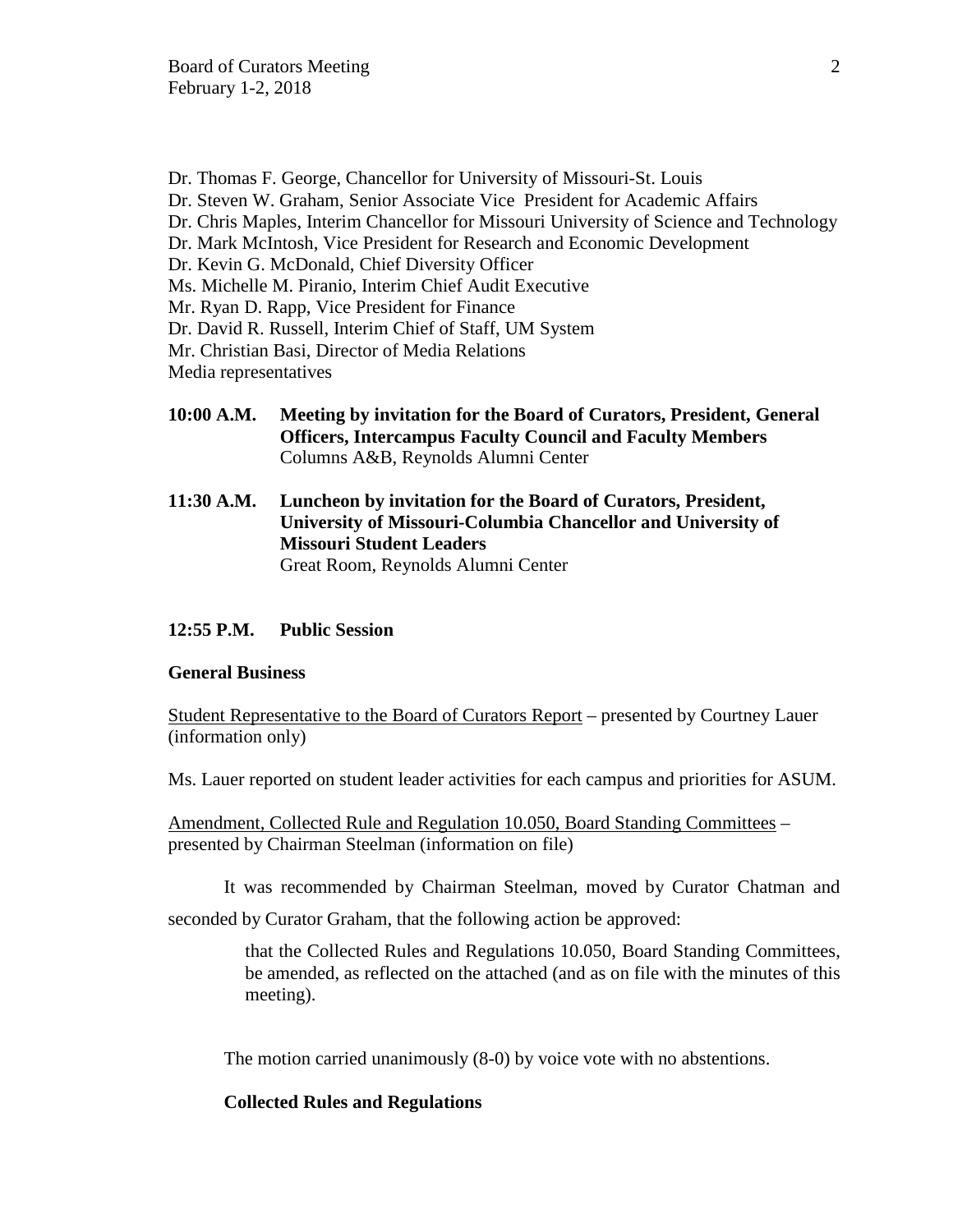# **Administration Chapter 10: Board of Curators**

### **10.050 Standing Committees**

Bd. Min. 11-10-67, p. 33,579; Amended 8-6-71, p. 35,988; Amended 5-23-03; Amended 9-9-04; Amended 3-23-06, Amended 7-21-06, Amended 10-6-06, Amended 4-6-07, Amended 6-1-07, Amended 2-6-09, Amended 9-24-10, Amended 5-19-11, Amended 4- 15-16, Amended 9-15-16, Amended 2-1-18.

The Chair of the Board of Curators, subject to the approval of the Board, shall appoint the following standing committees: ACADEMIC, STUDENT AFFAIRS, RESEARCH AND ECONOMIC DEVELOPMENT COMMITTEE; AUDIT COMMITTEE; COMPENSATION AND HUMAN RESOURCES COMMITTEE; EXTERNAL AFFAIRS, MARKETING AND ADVANCEMENT COMMITTEE; FINANCE COMMITTEE; GOVERNANCE, RESOURCES AND PLANNING COMMITTEE, and HEALTH AFFAIRS COMMITTEE. The Board Chair shall designate one member of each committee as committee chair. The Chair of the Board shall consider in making such appointment that no committee should be left without continuity.

**A. Academic, Student Affairs, Research and Economic Development Committee -** The Academic, Student Affairs, Research and Economic Development Committee may have referred to it matters relating to curricula, faculty, students, research and economic development.

1. The Vice President for Research and Economic Development and the Senior Associate Vice President for Academic Affairs or some other person(s) designated by the President, and the Student Representative shall be ex officio members of this Committee and be responsible for transmitting Committee recommendations.

2. Academic and student affairs matters considered by the Committee may include, but are not limited to reviewing, implementing and monitoring strategies and policies regarding educational and instructional quality; student and faculty welfare; alignment of the University's academic mission with resources; academic programs and degrees; articulation and the transfer of students to and among member institutions; admission requirements, student services, academic standards, and requirements for graduation; distance learning, telecommunicated education and applications of educational and information technology in support of teaching, learning, research and creative activities; campus management of faculty workloads to assure equity, efficiency and effectiveness in the disposition of faculty efforts; learning climate, working climate and support mechanisms for faculty, staff and students; and faculty, staff and student conduct.

3. Research and economic development matters considered by the Committee may include, but are not limited to reviewing, implementing and monitoring strategies and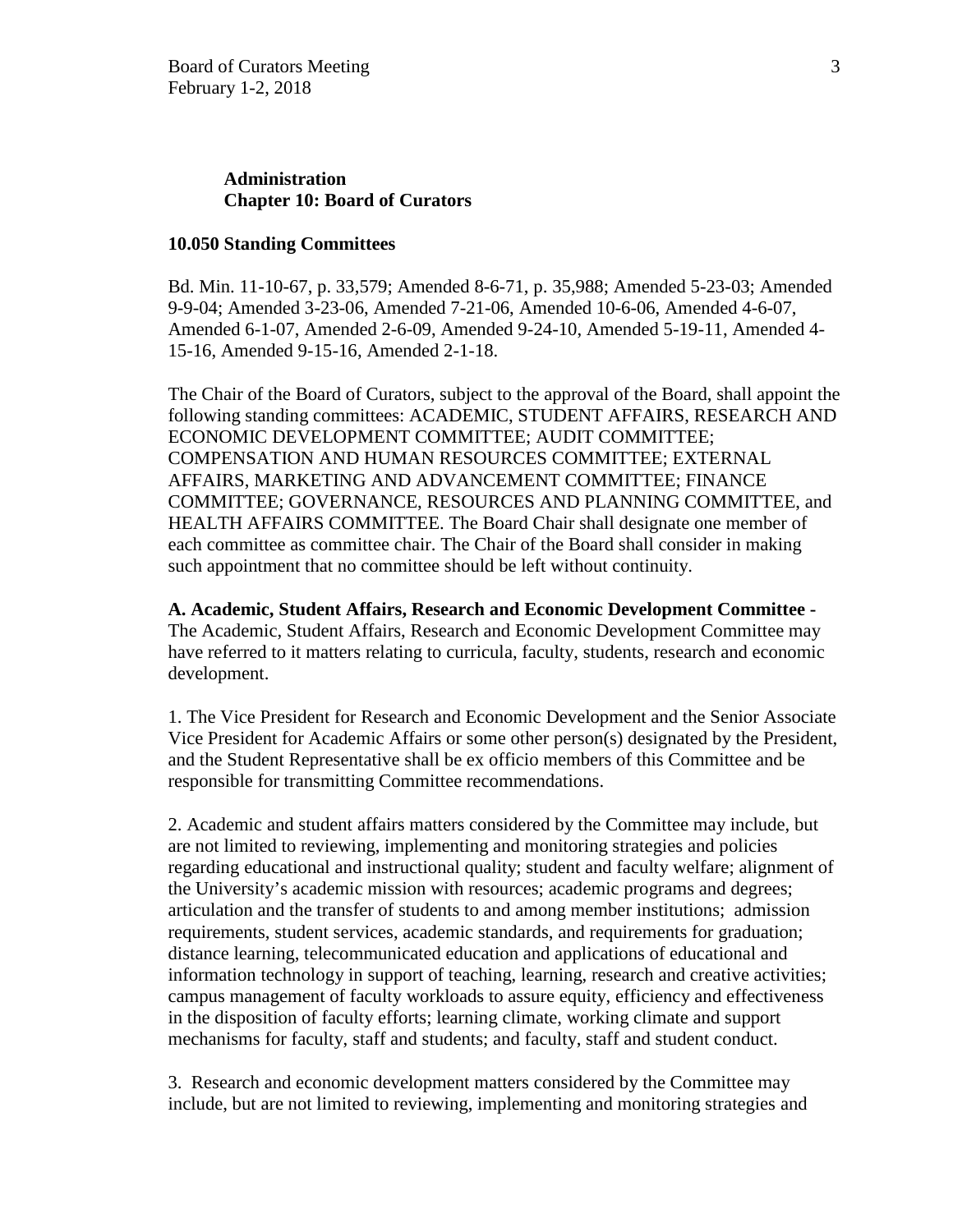policies regarding the University's overall contribution to the economic development of the state and to support professional development, outreach, and research at all University institutions within the context of their unique missions; aligning the University's research mission with its resources; the University's role in enhancing its research enterprise and bolstering the state's economy (such matters may include the advancement and growth of basic, applied, and clinical research; technology transfer; entrepreneurship; industry partnerships; and the development of intellectual capital for the benefit of the state); highlighting successful research and economic development efforts, partnerships, and innovations involving University institutions; and reporting on and ensuring accountability for research and economic development activities at University institutions.

## **B. Audit Committee -**

1. The Audit Committee will assist the Board of Curators in fulfilling its oversight responsibilities relating to: the integrity of the University's financial statements, the systems of internal control, the performance of the University's independent auditors and internal audit function, the independent auditor's qualifications and independence, and the University's compliance with legal and regulatory requirements.

a. The University Chief Audit Officer or some other person(s) designated by the President shall be an ex officio member of the Committee.

b. The Audit Committee shall be the Board Committee on audit.

c. The Audit Committee shall meet four times per year to consider business related to its audit function. Sufficient opportunity for the internal and independent auditors to meet with the Committee should be provided. At least annually, the Audit Committee, as part of its audit function, shall meet solely with +the independent auditor and the internal auditor.

d. The Audit Committee in its audit role may investigate any matter brought to its attention with full access to all records, facilities, and personnel of the University and the authority to engage other individuals as necessary to carry out its duties.

e. The responsibilities of the Audit Committee in its audit function include, but are not limited to, a review of the internal audit plan, a review of audits completed, a review of annual audited financial statements, and recommending to the full Board of Curators the appointment of the University's independent and internal auditors.

f. The Audit Committee may establish processes, procedures, and regulations governing their oversight of the internal and external audit process.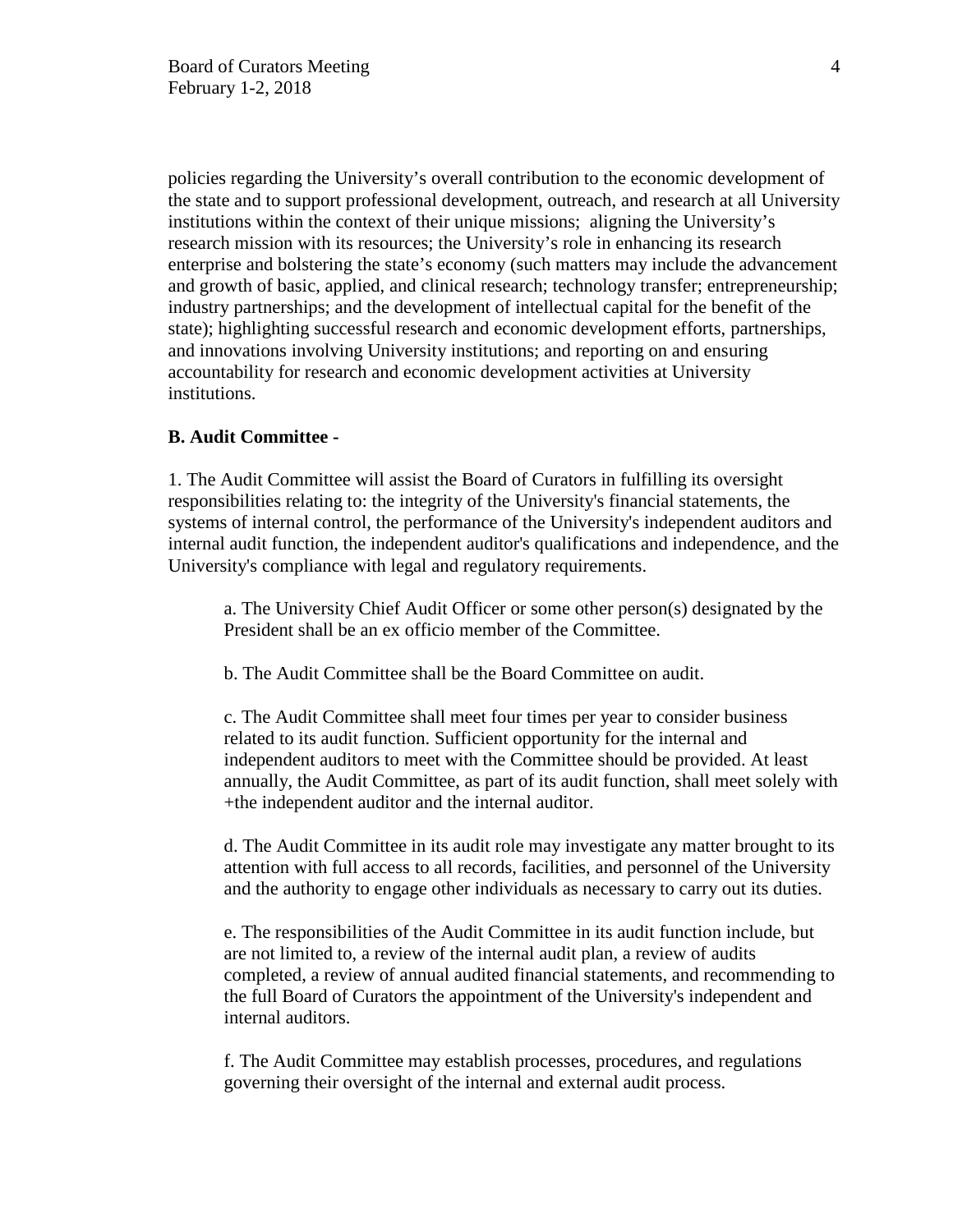**C. Compensation and Human Resources Committee** - The Compensation and Human Resources Committee may have referred to it matters relating to the compensation, benefits and other human resource functions of the University and associated programs and policies.

1. The Associate Vice President and Chief Human Resources Officer of the University of Missouri or some other person(s) designated by the President of the University shall be an ex officio member of this Committee.

2. The Compensation and Human Resources Committee shall be the Board Committee for executive compensation based on established individual dollar threshold and multiyear contract arrangements; Retirement Disability and Death Benefits Program and other retirement programs; medical plan and all other benefit programs of the University; human resource and labor policy; and attendant financial considerations associated with these programs with the exception of the Retirement Trust. The Compensation and Human Resources Committee has broad responsibility for oversight in matters involving personnel and compensation throughout the University. The President or some other person(s) designated by the President of the University shall regularly consult with the Committee in the following areas:

- a. Multi-year employment contracts and extensions;
- b. Compensation and salary levels for General Officers, faculty, and staff;
- c. Performance and annual review protocols;
- d. Market and wage comparator groups;
- e. Evaluating benefits, retirement, and post-retirement plans; and
- f. Promulgating employee recruitment, hiring, and termination policies.

D. **External Affairs, Marketing and Advancement Committee** - The External Affairs, Marketing and Advancement Committee shall be the Board Committee on external affairs and private philanthropy and shall be responsible for review of University of Missouri System, including each campus, activities and efforts that affect public perception and private support of the entire University System and its mission.

1. The University Executive Director for the joint Office of Strategic Communications and Marketing or some other person(s) designated by the President shall serve as an ex officio member of the Committee.

2. The Committee shall coordinate policy and planning relative to institutional relations with outside constituencies in conjunction with the President of the University and the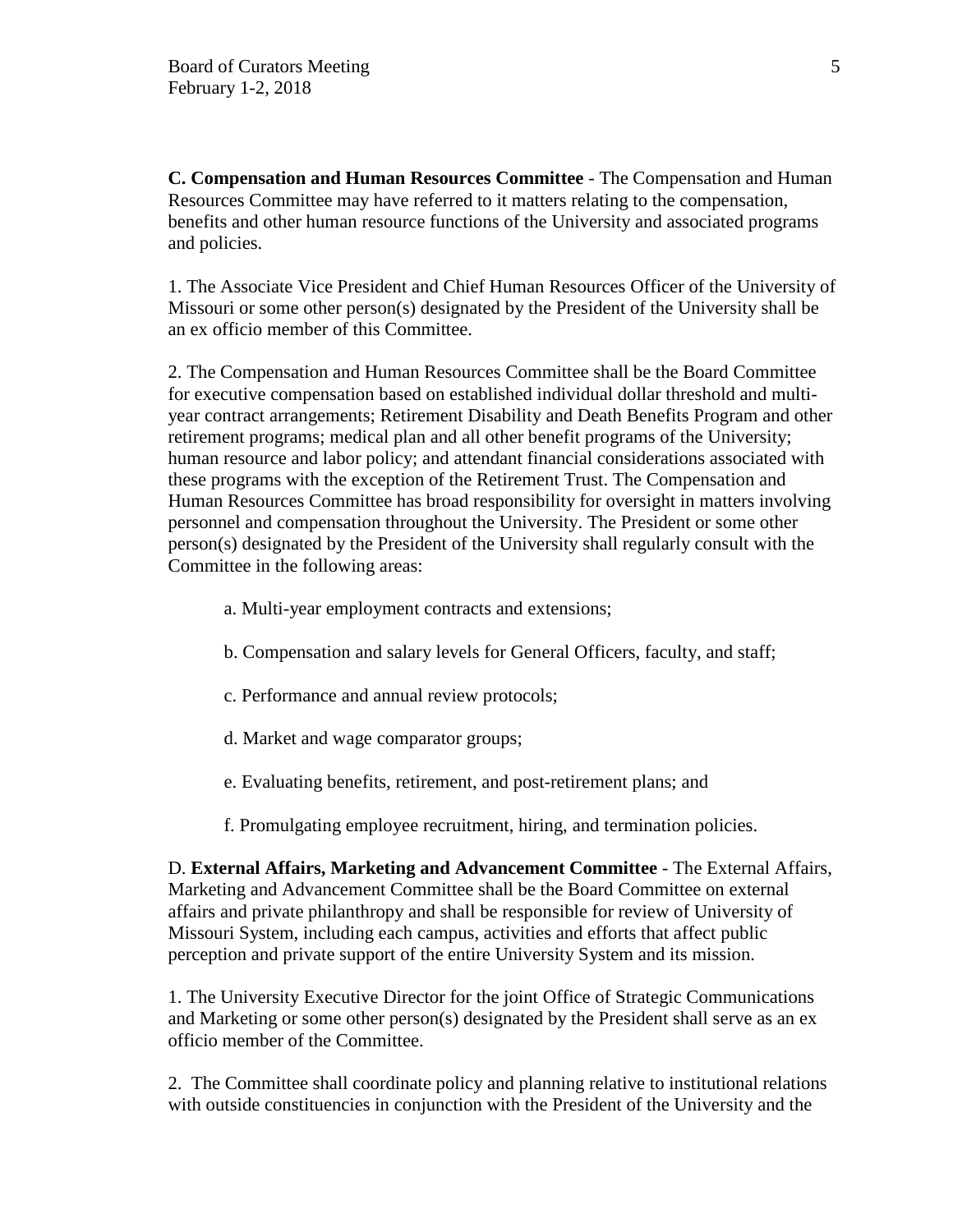office of Strategic Communications. This may include activities pertaining to government affairs, alumni and donor affairs, community relations, parent organizations and the media.

3. The Committee shall support long range planning efforts of the Board by developing plans aimed toward elevating the status of public higher education to all local, state and federal constituencies and agencies, and the general public.

4. The Committee shall assist the Board and administration with articulating the mission of the University, its resource and revenue requirements to all local, state and federal constituencies and agencies, and the general public.

5. The Committee shall assist the Board and the University administration (the University System and each of its campuses), in establishing and maintaining such development and fund raising policies, procedures and programs as are deemed appropriate to obtain donor financial support for the University as a whole and each of its campuses in order to fulfill identified financial goals necessary for the University to accomplish its mission. The Committee shall assist the Board in identifying ways to participate and encourage active participation of the Board and its individual members in the development activities of the University.

**E. Finance Committee** - The Finance Committee may have referred to it matters relating to the fiscal and accounting functions of the University and associated programs and policies.

1. The Vice President for Finance of the University or some other person(s) designated by the President of the University shall be an ex officio member of this Committee. The Vice President for Finance shall be responsible for transmitting Committee recommendations.

2. The Finance Committee shall be the Board Committee on investments.

3. The Finance Committee shall be the Board Committee on physical facilities and management services. The Finance Committee may have referred to it matters relating to the planning, building, maintenance and operation of the physical facilities of the University, and the purchasing of equipment and supplies utilized by the University.

# **F. Governance, Resources and Planning Committee** -

1. The Governance, Resources and Planning Committee shall consist of three curators. The Board Chair and the President of the University shall serve as ex officio members of the committee. Ordinarily, not more than two of the three committee members shall be new in any given year. When possible, the immediate past Chair of the Board should serve as Chair of the Committee.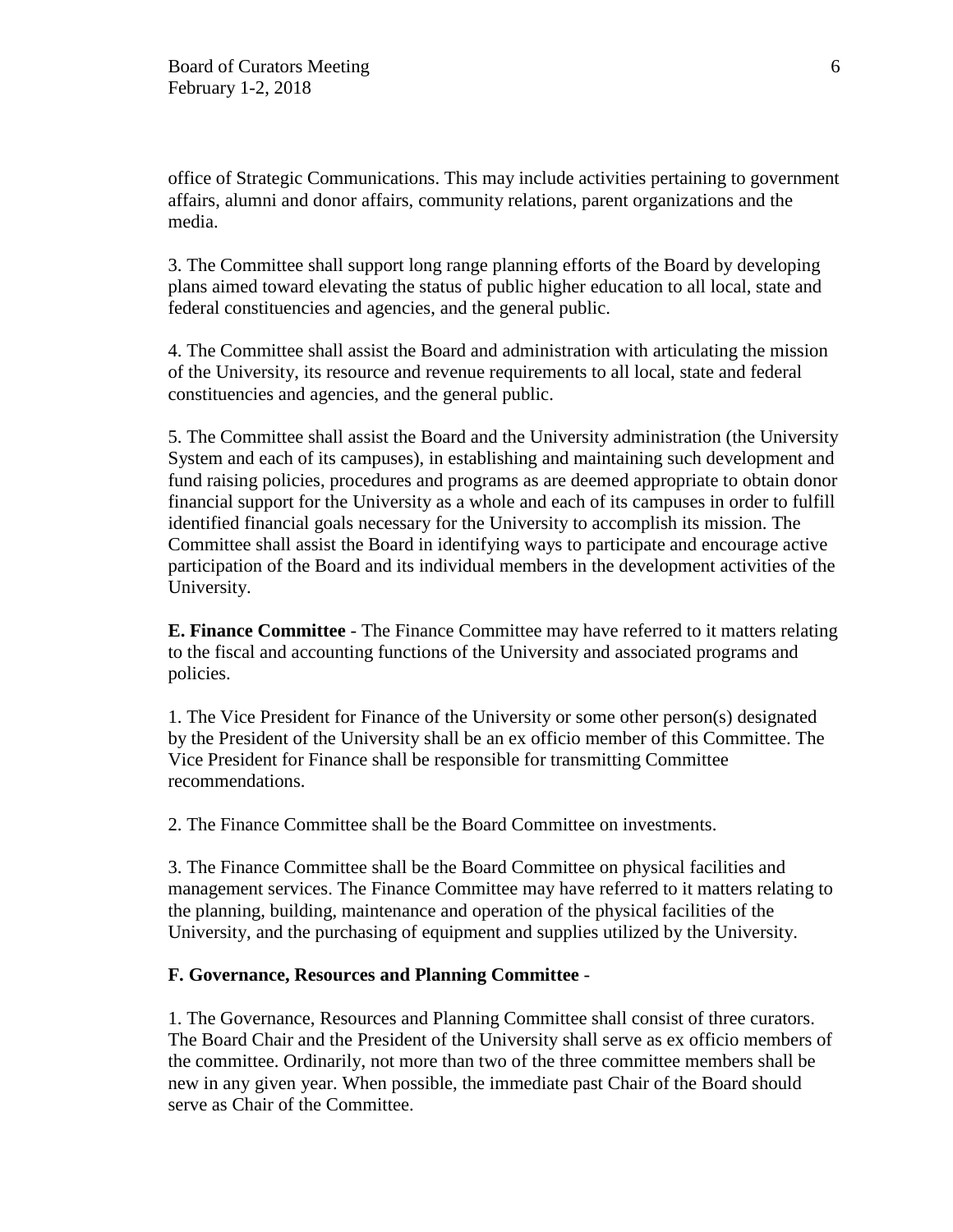2. The Committee shall have a broad mandate from the Board to work with the Board Chair and the President of the University to help the Board function effectively, efficiently and with integrity. Its responsibilities shall minimally include:

a. ensuring that a substantive orientation process is in place for all new Board members;

b. overseeing, or determining with the Board Chair and President, the timing and process of periodic Board self-assessment;

c. encouraging Board members to participate periodically in in-service education opportunities;

d. ensuring that the Board adheres to its rules of conduct, including conflict-ofinterest and disclosure policies, and that it otherwise maintains the highest levels of integrity in everything it does; and

e. periodically reviewing the adequacy of the Board's bylaws and other Collected Rules and Regulations adopted by the Board that pertain to its internal operations. All recommendations for bylaws amendment shall first be considered by this Committee.

3. In addition, the Committee shall engage in activities and meaningful work with the University of Missouri administration to: (1) assist the Board of Curators in securing adequate public resources for the University of Missouri to respond to its challenges and responsibilities as Missouri's major public research university; and (2) to provide oversight and guidance for the University of Missouri's academic and financial planning, both short- and long-term. In assisting the Board of Curators and the University of Missouri to secure adequate public resources, the Resources and Planning Committee will monitor and recommend changes, as appropriate, in policies and procedures related to:

a. support from the taxpayers of Missouri, as recommended by the Governor and appropriated by the General Assembly;

b. federal support for the University of Missouri's research and other educational programs and for student financial aid at both the undergraduate and graduate levels.

4. The Committee's role in planning includes leadership leading to the annual establishment and assessment of goals and priorities for the University of Missouri System and its campuses and the intermediate-term strategic planning (three to five year time horizon) and longer term environmental forecasting for the University of Missouri System and its campuses, all intended to assist the University of Missouri in establishing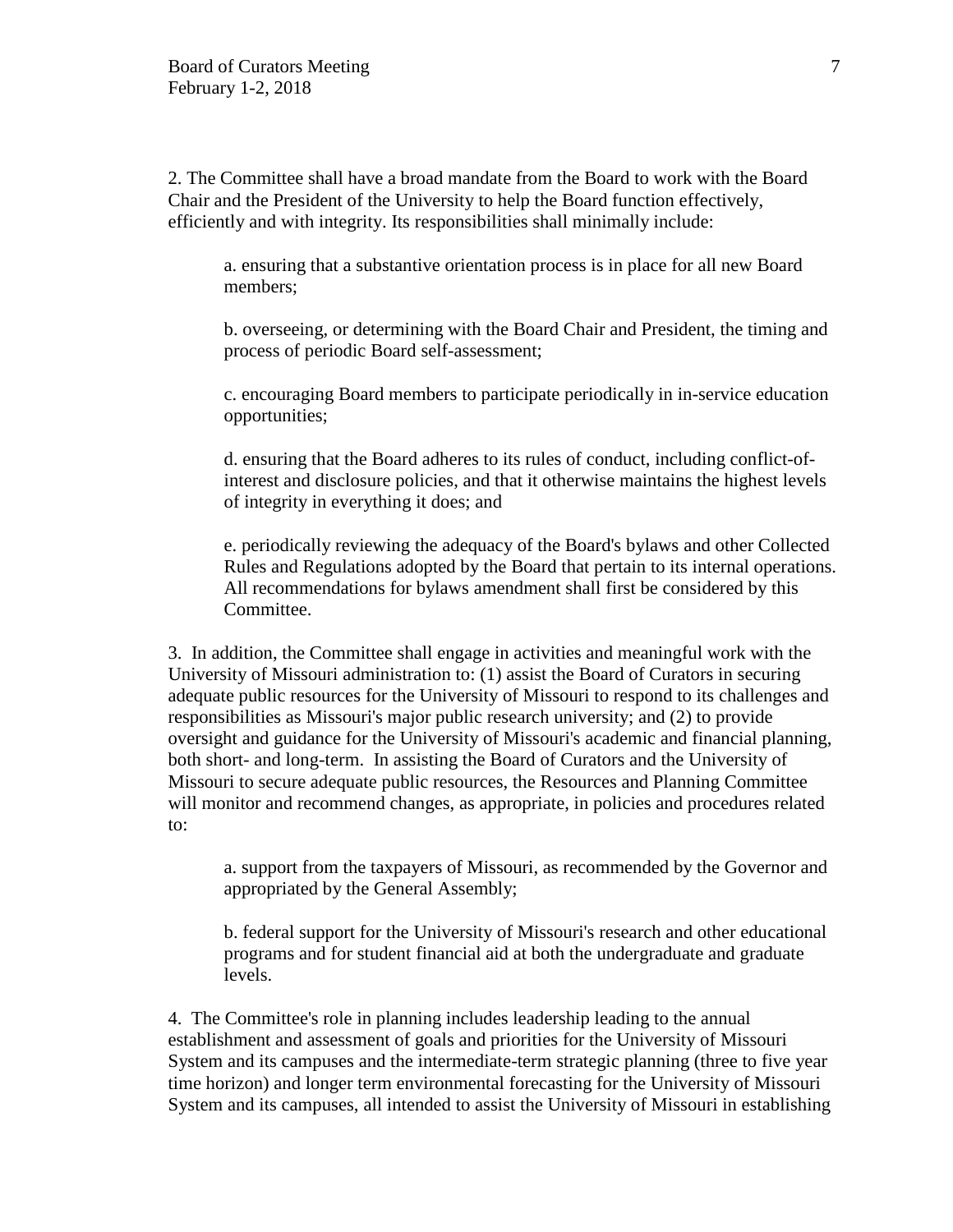current and future needs of the University of Missouri and systems or means to accomplish the future ambitions of the University of Missouri.

### **G. Health Affairs Committee**

1. The Health Affairs Committee shall include curators and may include additional noncurator members appointed by the Board Chair, subject to approval of the Board. The Board Chair, subject to approval of the Board, shall determine the number of curators and non-curator members to appoint to the Committee; provided that, the number of noncurator members on the Committee shall not exceed the number of curator members on the Committee, unless the Committee temporarily has more non-curator members than curator members because a curator member of the Committee has resigned from the Board or the Committee. Committee members may be reappointed to serve additional terms. Non-curator members may resign their committee membership by providing written notice to the Board chair. Non-curator members of the Health Affairs Committee serve at the pleasure of the Board of Curators and may be removed by the Board Chair at any time, subject to approval of the Board. Non-curator vacancies shall be filled in the same manner as original appointments.

2. The Health Affairs Committee will assist the Board of Curators in overseeing the clinical health care operations of the University and in coordinating those operations in furtherance of the University's teaching, research, and clinical missions. The Health Affairs Committee shall receive and review regular reports from University of Missouri Health Care ("MU Health Care") and the MU School of Medicine's faculty practice plan ("University Physicians"). Areas of oversight for the Health Affairs Committee shall minimally include: mission, strategy, governance, compliance, operations, and coordination of the clinical, teaching, and research missions. The Health Affairs Committee may also request information and reports, receive referrals from the Board and University officers, and initiate such other actions as may be appropriate or necessary to assist the Board in overseeing health care issues and coordinating clinical, teaching, and research missions of other System and campus units.

3. The Health Affairs Committee shall meet at least four times per year to consider business related to the clinical health care operations of the University and coordination of those operations in furtherance of the University's teaching, research, and clinical missions. The Health Affairs Committee shall receive reports from appropriate officers of MU Health Care and University Physicians at such meetings and may also request information and reports from other campus or System officers as appropriate. The Board Chair, subject to approval of the Board, may appoint a staff liaison to the committee to assist in developing the agenda for Committee meetings and transmitting Committee recommendations.

4. A quorum for the transaction of any and all business of the Committee shall exist when: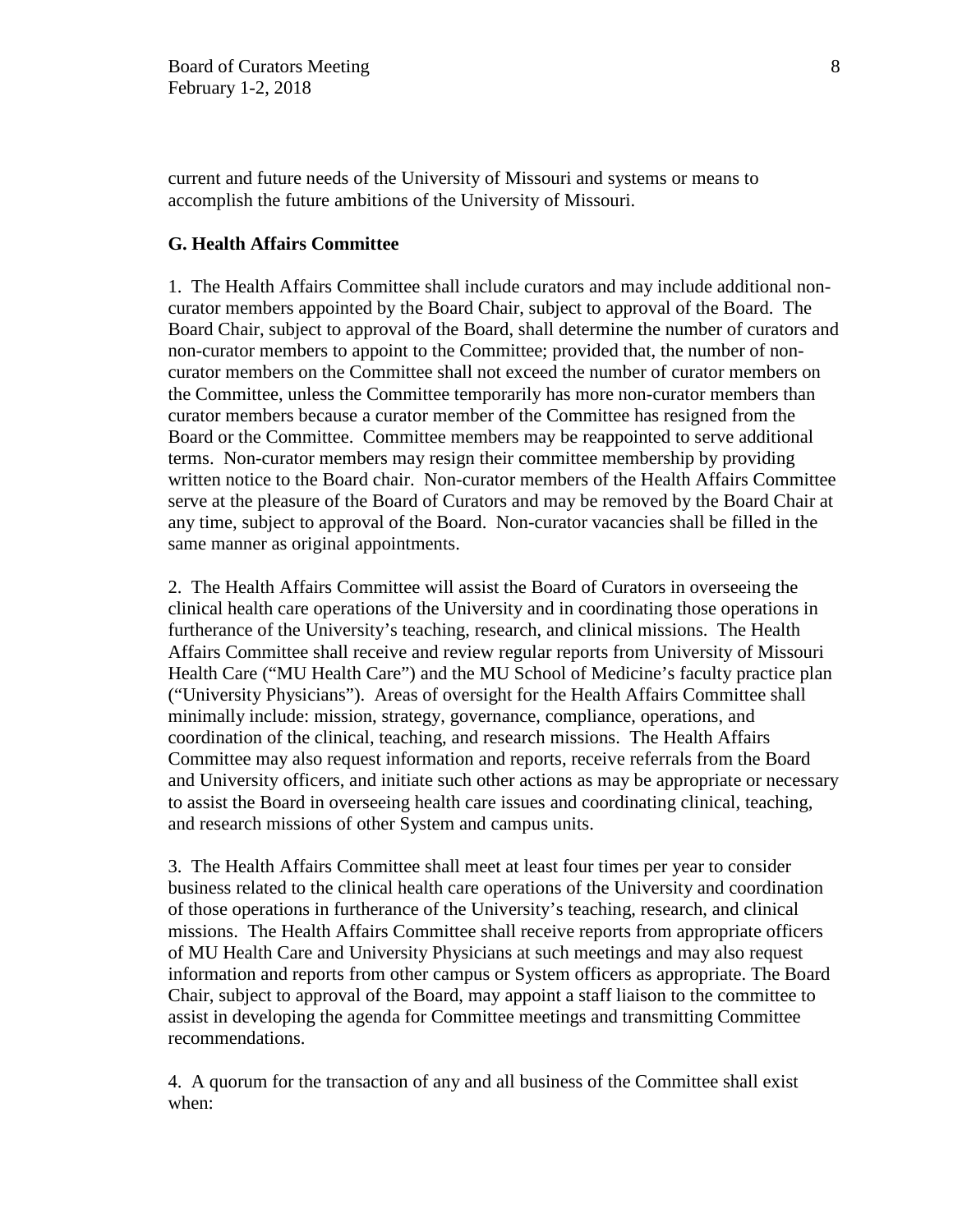a. Both a majority of all Curator members of the Committee and a majority of all members of the Committee are participating for Committee meetings which are held in conjunction with meetings of the Board; or

b. Both all Curators members of the Committee and a majority of all members of the Committee are participating for Committee meetings which are not held in conjunction with meetings of the Board; or

c. Both a majority of all Curator members of the Committee and a majority of all members of the Committee are participating for Committee meetings which are held solely for the purpose of reviewing and overseeing compliance matters.

5. The Health Affairs Committee may identify significant issues related to health care matters of the University and require advance approval and coordination of those issues in furtherance of the teaching, research, and clinical missions of the University.

### **H. Duties**

1. Each Committee shall receive such other matters as may be referred to it by the Chair of the Board of Curators.

2. Said Committees shall investigate the matters referred to them and make recommendations to the Board.

3. Each of said Committees shall meet as business requires and upon the call of the Chairman of the Committee.

Approval of Board of Curators Executive Committee and Standing Committee Appointments, 2018 – presented by Chairman Steelman (information on file)

It was recommended by Chairman Steelman, moved by Curator Layman and seconded by Curator Phillips, that the following Board of Curators Executive Committee and Standing Committees appointments be approved for 2018:

**Executive Committee**  David L. Steelman, Chair Darryl M. Chatman Maurice B. Graham

**Academic, Student Affairs, Research and Economic Development Committee**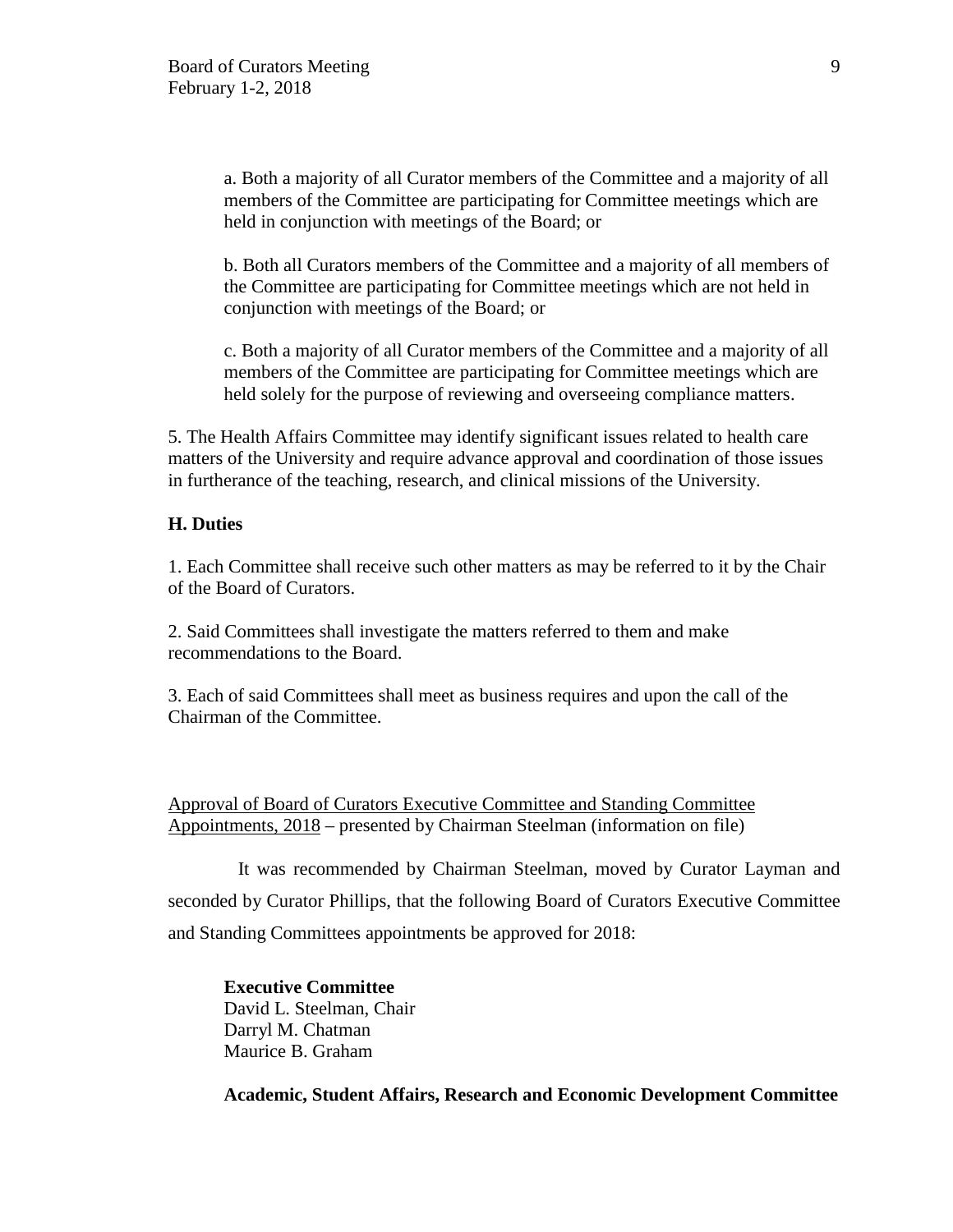Board of Curators Meeting 10 February 1-2, 2018

Phillip H. Snowden, Chair Jeffery L. Layman John R. Phillips Jon T. Sundvold

## **Audit Committee**

Maurice B. Graham, Chair Julia G. Brncic Jamie L. Farmer Phillip H. Snowden

#### **Compensation and Human Resources Committee**

John R. Phillips, Chair Julia G. Brncic Darryl M. Chatman Jamie L. Farmer

#### **Finance Committee**

Julia G. Brncic, Chair Darryl M. Chatman Jeffery L. Layman Phillip H. Snowden Jon T. Sundvold

# **Governance, Resources and Planning Committee**

Jeffrey L. Layman, Chair Julia G. Brncic John R. Phillips David L. Steelman, ex officio Mun Choi, ex officio

### **Health Affairs Committee**

Jon T. Sundvold, Chair Ronald G. Ashworth Maurice B. Graham Teresa R. Maledy John R. Phillips Phillip H. Snowden

#### **PROPOSED External Affairs, Marketing and Advancement Committee**

Jamie Farmer, Chair Jeffrey L. Layman Maurice B. Graham Jon T. Sundvold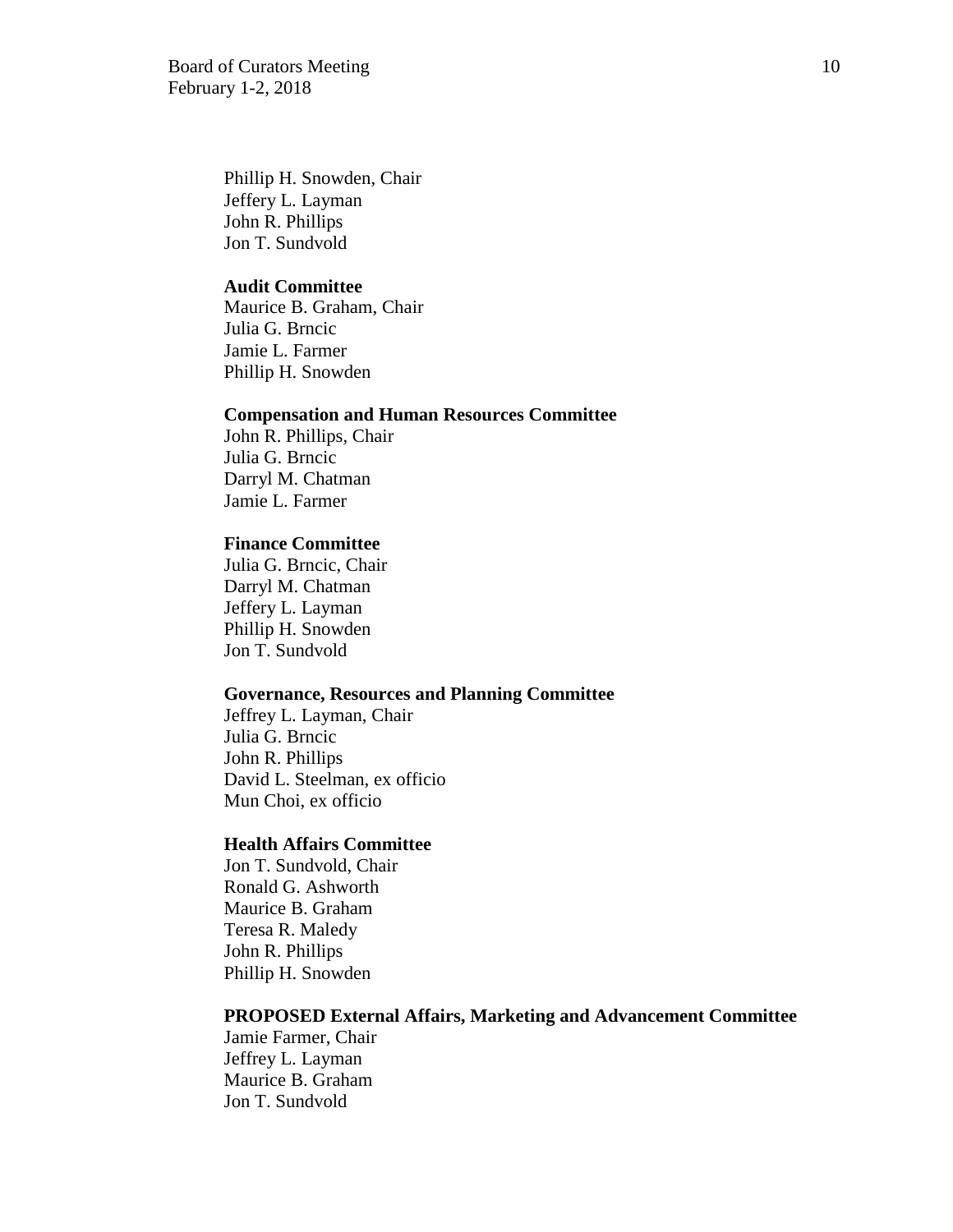The motion carried unanimously (8-0) by voice vote with no abstentions.

Review of Consent Agenda – No discussion.

#### **Consent Agenda**

It was endorsed by President Choi, moved by Curator Phillips and seconded by Curator Chatman, that the following items be approved by consent agenda:

# **CONSENT AGENDA**

#### Action

- 1. Minutes, December 7-8, 2017 Board of Curators Meeting
- 2. Minutes, December 7-8, 2017 Board of Curators Committee Meetings
- 3. Minutes, December 21, 2017 Executive Committee Meeting
- 4. Minutes, January 8, 2018 Board of Curators Special Meeting
- 5. Naming Opportunity, Dobbs Group Replacement Phase One Building Two, **MU**
- 6. Sole Source, Customer and Physician Relationship Management System, MUHC
- 7. Amendment to Collected Rules and Regulations Section 70.010 General Execution of Corporate or Board Instruments, UM

The motion carried unanimously (8-0) by voice vote with no abstentions.

- 1. Minutes, December 7-8, 2017 Board of Curators Meeting as provided to the curators for review and approval.
- 2. Minutes, December 7-8, 2017 Board of Curators Committee Meetings as provided to the curators for review and approval.
- 3. Minutes, December 21, 2017 Executive Committee Meeting as provided to the curators for review and approval.
- 4. Minutes, January 8, 2018 Board of Curators Special Meeting as provided to the curators for review and approval.
- 5. Naming Opportunity, Dobbs Group Replacement Phase One Building Two, MU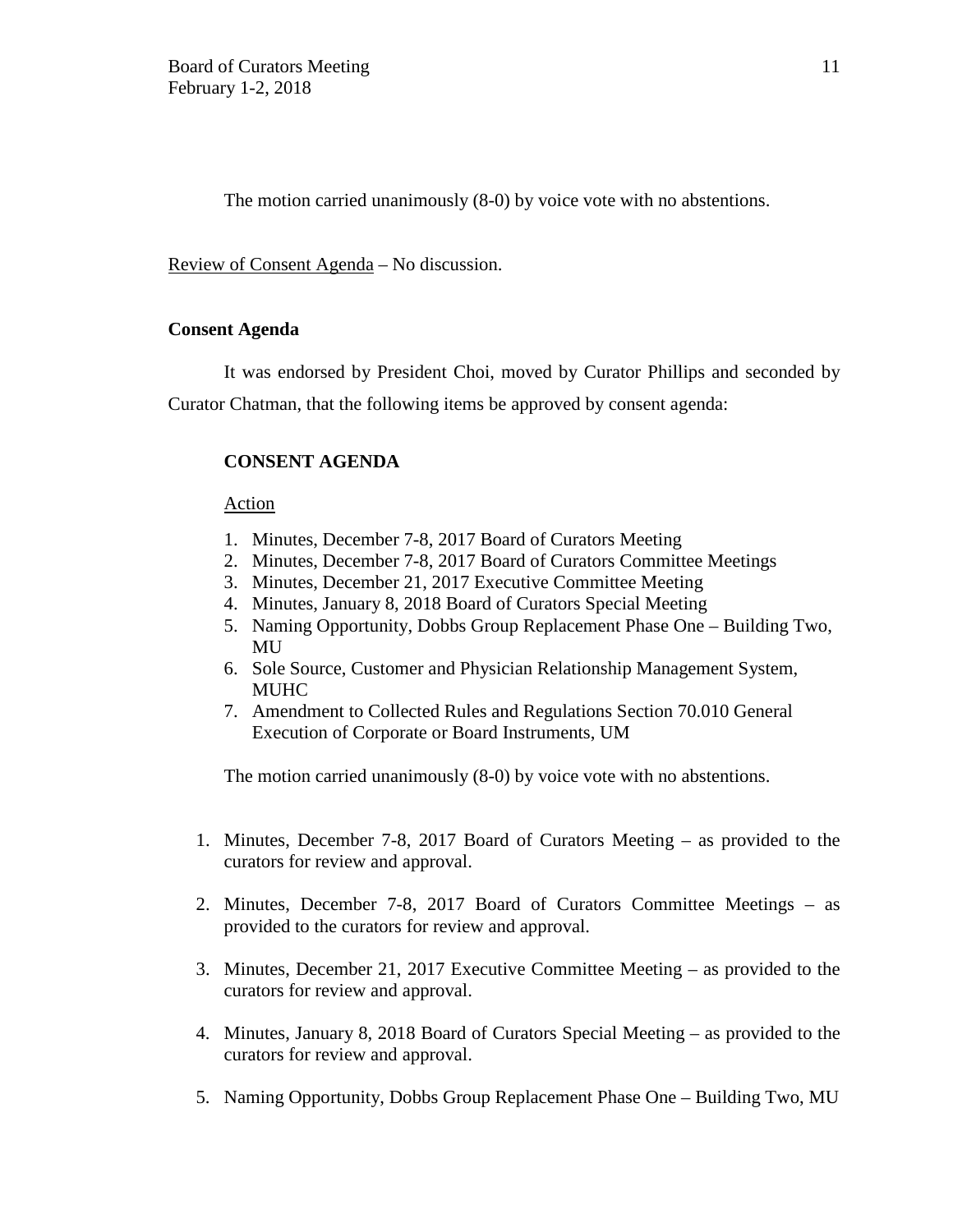That Dobbs Group Replacement Phase One – Building Two be named the Lucile Bluford Residence Hall and Gus T. Ridgel Atrium after Ms. Lucile Bluford and Dr. Gus T. Ridgel.

6. Sole Source – Customer and Physician Relationship Management System, MUHC

That MU Healthcare be authorized to purchase Customer & Physician Relationship Management System from Evariant, Farmington, Connecticut, at a total cost of \$1,961,000.

Funding is as follows: MUHC Business Development Operating Fund H2793 750000 MUHC Marketing Operating Fund H2791 739300

7. Amendment to Collected Rules and Regulations Section 70.010 General Execution of Corporate or Board Instruments, UM

# **Collected Rules and Regulations Business Management Chapter 70: Execution of Instruments**

# **70.010 General Execution of Corporate or Board Instruments**

172.020, 172.380, 172.390, R.S.Mo. ; Bd. Min. 4-11-58, p. 12,512; Amended 5-20- 77, p. 37,690 and 3-28-80, p. 38,100; Revised Bd. Min. 6-14-85; 1-21-98, Revised Bd. Min. 5-5-06; Revised Bd. Min. 2-1-18.

A. **All Instruments** -- All instruments affecting The Curators of the University of Missouri, the Board of Curators of the University of Missouri, or the University generally shall be executed on behalf thereof as provided in this section unless execution thereof shall have otherwise been specifically provided for and directed by the Board.

### B. **Execution of Deeds and Instruments of Conveyance**

1. Any of the lands donated by act of congress, approved July 2, 1862, may be sold by the board of curators, and deeds of conveyance to same shall be executed by the president of the board, signed by him or her, with the seal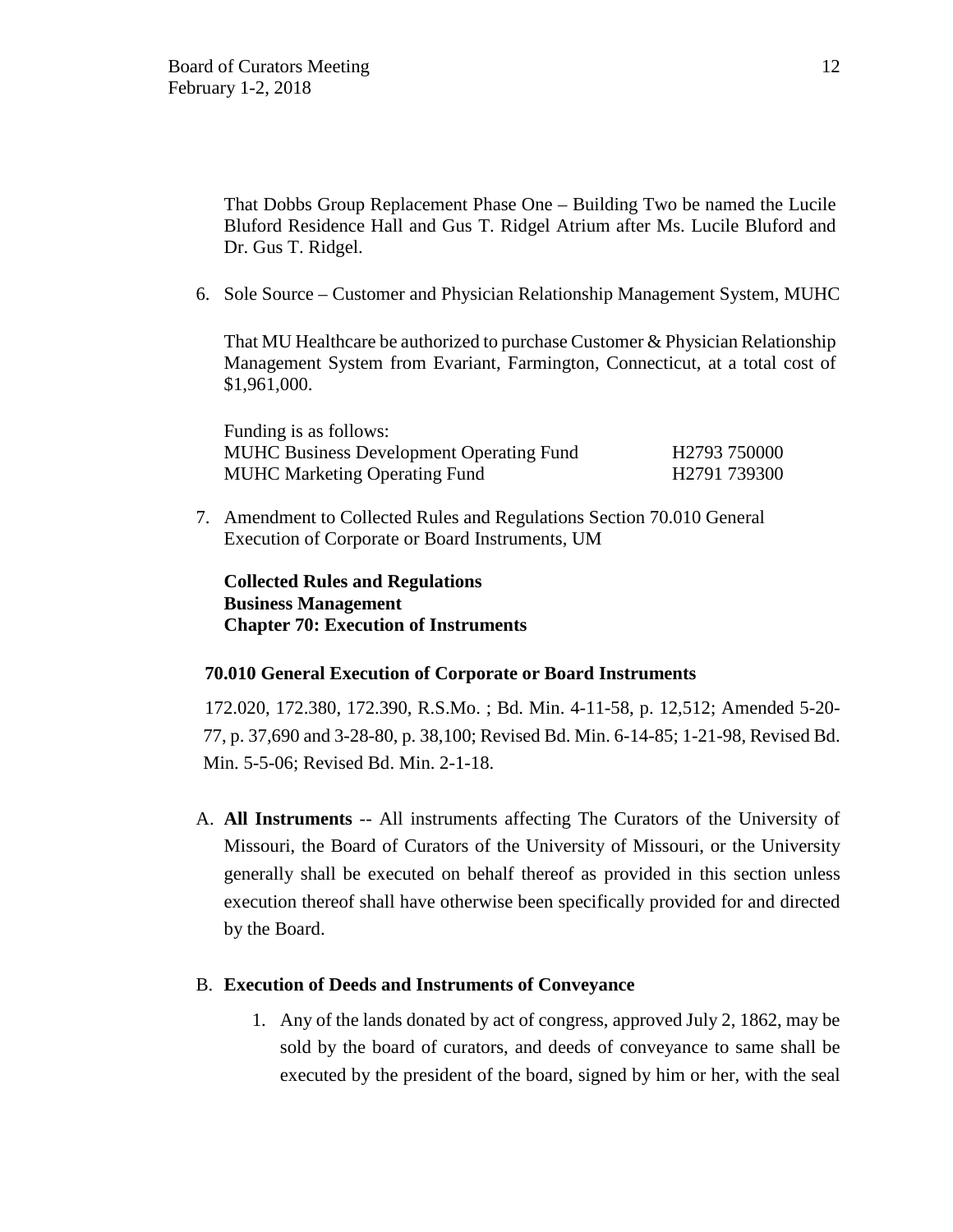of the corporation attached thereto, and attested by the secretary of the board.

- 2. Any of the lands donated by the Atlantic & Pacific Railroad Company to the State of Missouri by deed dated the sixteenth day of February, 1871, and all other lands conveyed by corporations or individuals to the State of Missouri for sale in aid of the state university, may be sold and conveyed by the board of curators, and deeds of conveyance to same shall be executed by the president of the board, signed by him, with the seal of the corporation attached thereto, and attested by the secretary of the board; and provided further, that any conveyances of such lands heretofore made by said board in accordance with the provisions of this section shall divest the State of Missouri of all title to the same and vest said title in the grantees, their heirs and assigns forever.
- 3. Instruments conveying title to real estate owned by The Curators of the University of Missouri (other than lands described in sections B.1 and B.2 of this Section 70.010) shall, upon approval of same by the Board of Curators or University President as delegated by the Board, be executed in the name of The Curators of the University of Missouri and signed by the President of the University or his/her designee, with the corporate seal affixed, attested by the Secretary.
- 4. All instruments conveying title to real estate must be first duly authorized in accordance with Section 70.050 of these Collected Rules and Regulations.
- C. **All Contracts, Other Instruments and Agreements** -- All contracts and other instruments and agreements of The Curators of the University of Missouri (other than deeds and other instruments conveying title to real estate) shall be executed in the name of The Curators of the University of Missouri and signed by the President thereof, the President of the University, the Vice President for Finance, or such other officer as may be specifically designated by the Board, and the corporate seal may be affixed, attested by the Secretary. The named officers may, by written authorization, delegate special authority to sign specific instruments on their behalf to the Chancellor of each campus. The named officers and the Chancellors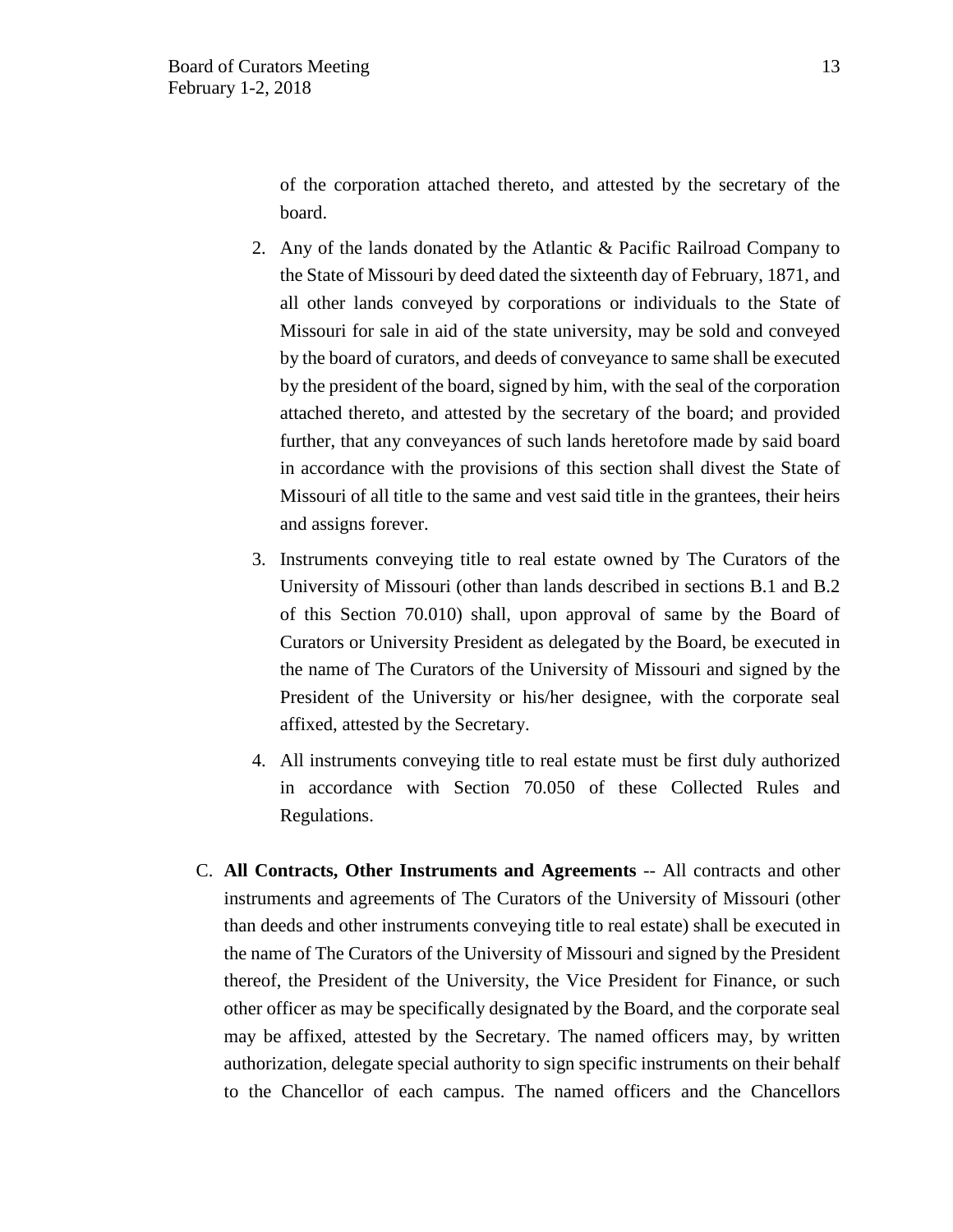receiving delegation from such officers may, by specific written authorization, delegate to one or more designees all or partial authority to sign instruments on their behalf, such written authorization to be filed with the President, Vice President for Finance, and Secretary of The Board of Curators.

## D. **Agreements Binding on Board**

- 1. Any instrument heretofore or hereafter executed in conformity with this Section 70.010 shall have the same force and validity as if executed by the President of the Board;
- 2. No contract or other instrument or agreement which has not been duly authorized by The Board of Curators and executed in the manner herein provided or in a manner specifically provided and directed by the Board shall be binding upon The Curators of the University of Missouri.

The Board of Curators standing committees met from 1:20 P.M. until 2:30 P.M. on Thursday, February 1, 2018.

### **Finance Committee**

Curator Brncic provided time for discussion of committee business.

Administrative Review Update,  $UM$  – presented by Vice President Rapp (slides on file for this information item)

Fiscal Year 2019 Student Housing and Dining Rates, UM – presented by Vice President Rapp (information and slides on file)

It was recommended by the respective Chancellors, endorsed by President Choi, moved by Curator Snowden and seconded by Curator Chatman, that the attached schedule of rates (and as on file with the minutes of this meeting) for the Residence Halls and Family Student Housing at MU, UMKC, Missouri S&T, and UMSL be approved effective beginning with the 2018 Summer Session.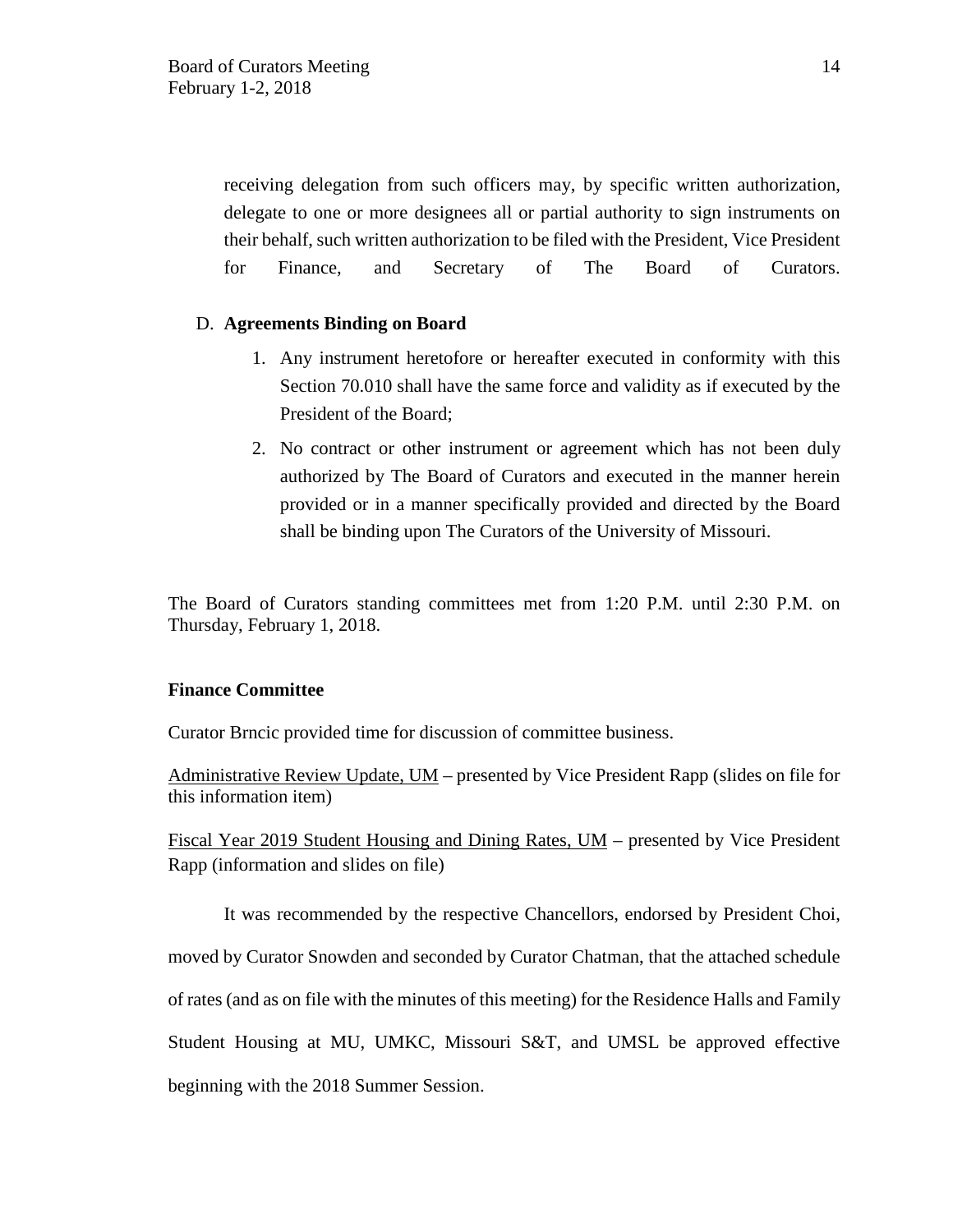The motion carried unanimously (8-0) by voice vote with no abstentions.

Kansas and Heartland Tuition Rates, UMKC - presented by Vice President Rapp (information on file)

It is recommended by Interim Chancellor Bichelmeyer, endorsed by President

Choi, moved by Curator Layman and seconded by Curator Chatman,

that a special tuition rate for Kansas resident undergraduate students attending the

University of Missouri – Kansas City be established.

- a) Program shall be known as the Kansas undergraduate tuition rate and will begin in FY 2019 for undergraduate students attending the University of Missouri – Kansas City who are residents of Kansas.
- b) Rate shall be greater than or equal to the Missouri undergraduate tuition rate and subject to customary approval by the Board of Curators.
- c) Program will be re-evaluated after five years (FY 2024) and will either be eliminated or extended for another five-year period.
- d) This tuition program will be effective with the Fall 2018 term.
- e) FY 2019 Kansas undergraduate rate will be equal to the Missouri resident undergraduate rate.

that a special tuition rate for Arkansas, Iowa, Kentucky, Oklahoma, South Dakota,

Tennessee, and Texas resident undergraduate students attending the University of

Missouri – Kansas City be established.

- a) Program shall be known as the Heartland undergraduate tuition rate and will begin in FY 2019 for undergraduate students attending the University of Missouri – Kansas City who are residents of Arkansas, Iowa, Kentucky, Oklahoma, South Dakota, Tennessee, and Texas.
- b) Rate shall be comparable to the Midwest Student Exchange Program undergraduate tuition rate and subject to customary approval by the Board of Curators.
- c) Program will be re-evaluated after five years (FY 2024) and will either be eliminated or extended for another five-year period.
- d) This tuition program will be effective with the Fall 2018 term.
- e) FY 2019 Heartland undergraduate rate will be equal to 150 percent of the Missouri resident undergraduate rate.

The motion carried unanimously (8-0) by voice vote with no abstentions.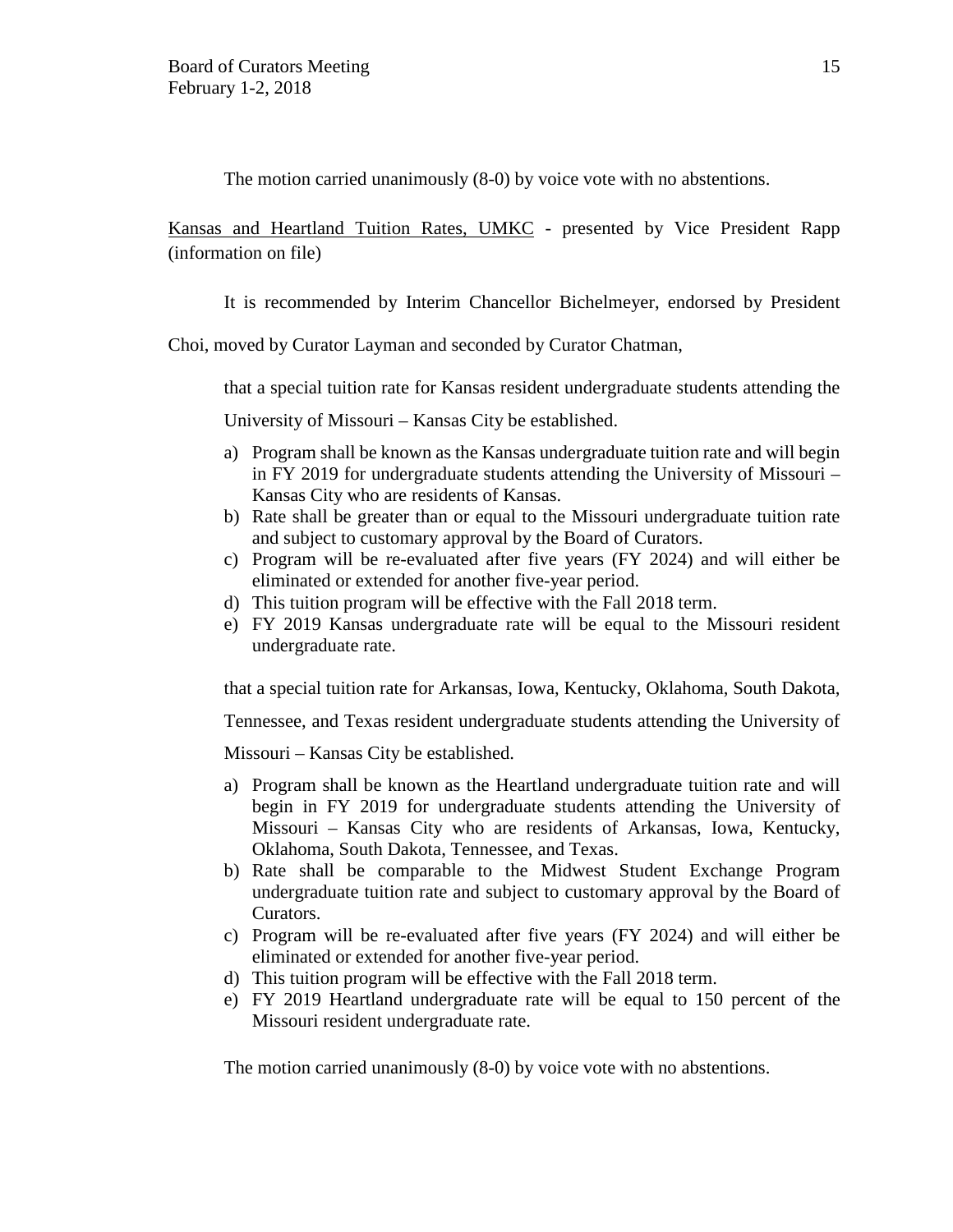# **Audit Committee**

Curator Graham provided time for discussion of committee business.

Internal Audit and Consulting Quarterly Report. UM – presented by Interim Chief Audit Executive Piranio (information and slides on file for this information item)

Ethics and Compliance Hotline, Annual Report 2017, UM – presented by Interim Chief Audit Executive Piranio (information and slides on file for this information item) Engagement of Independent Auditors and Related Fees, UM – presented by Vice President Rapp (information on file)

It was recommended by Vice President Rapp, endorsed by President Choi, moved

by Curator Graham, seconded by Curator Layman, that the following action be approved:

that the Vice President for Finance be authorized to employ the firm of BKD LLP to provide audit services to the University of Missouri for fiscal year ending June 30, 2018 for fees of \$702,859.

The motion carried unanimously (8-0) by voice vote with no abstentions.

# **Governance, Resources and Planning Committee**

Curator Layman provided time for discussion of committee business.

Collected Rules and Regulations Review Update – presented by Curator Brncic

No action taken by the Board.

The University Task Force – presented by Curator Chatman

A task force is researching and discussing what it means to be the University of Missouri System? Information will be brought to a future Board meeting for discussion among the Board members and administration.

Legislative Update – presented by Mr. Schnieders

No action taken by the Board.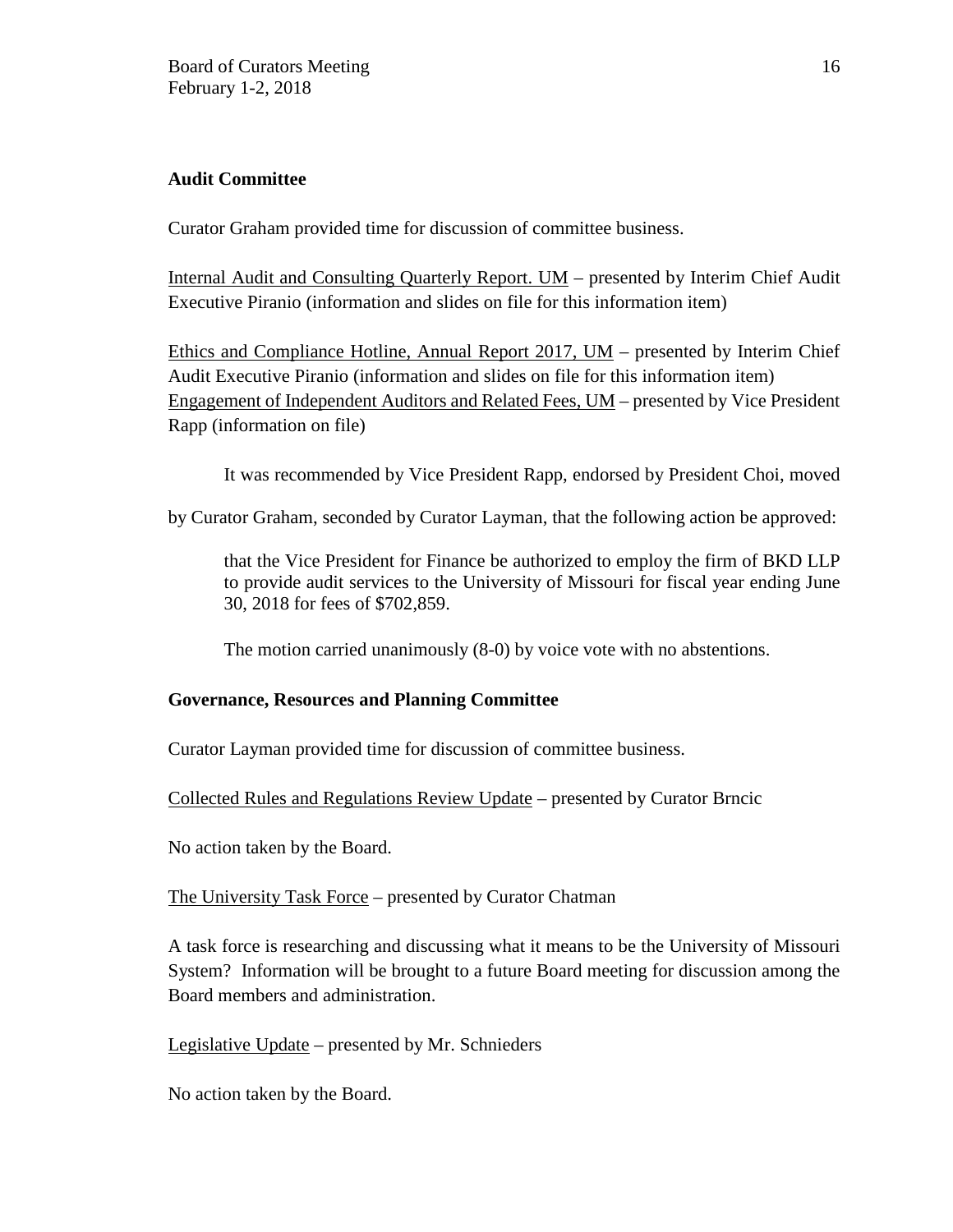### **Health Affairs Committee**

Curator Phillips provided time for discussion of committee business.

Approval of minutes and a resolution for an executive session meeting were the public session agenda items for this committee.

### **General Business**

It was moved by Curator Phillips and seconded by Curator Graham, that there shall be an executive session with a closed record and closed vote of the Board of Curators meeting February 1-2, 2018 for consideration of:

- **Section 610.021(1), RSMo**, relating to matters identified in that provision, which include legal actions, causes of action or litigation, and confidential or privileged communications with counsel; and
- **Section 610.021(2), RSMo,** relating to matters identified in that provision, which include leasing, purchase, or sale of real estate; and
- **Section 610.021(3), RSMo**, relating to matters identified in that provision, which include hiring, firing, disciplining, or promoting of particular employees; and
- **Section 610.021(12), RSMo,** relating to matters identified in that provision, which include sealed bids and related documents and sealed proposals and related documents or documents related to a negotiated contract; and
- **Section 610.021 (13), RSMo**, relating to matters identified in that provision, which include individually identifiable personnel records, performance ratings, or records pertaining to employees or applicants for employment.

Roll call vote of the Board:

Curator Brncic voted yes. Curator Chatman voted yes. Curator Farmer voted yes. Curator Graham voted yes. Curator Layman voted yes. Curator Phillips voted yes. Curator Snowden voted yes. Curator Steelman voted yes.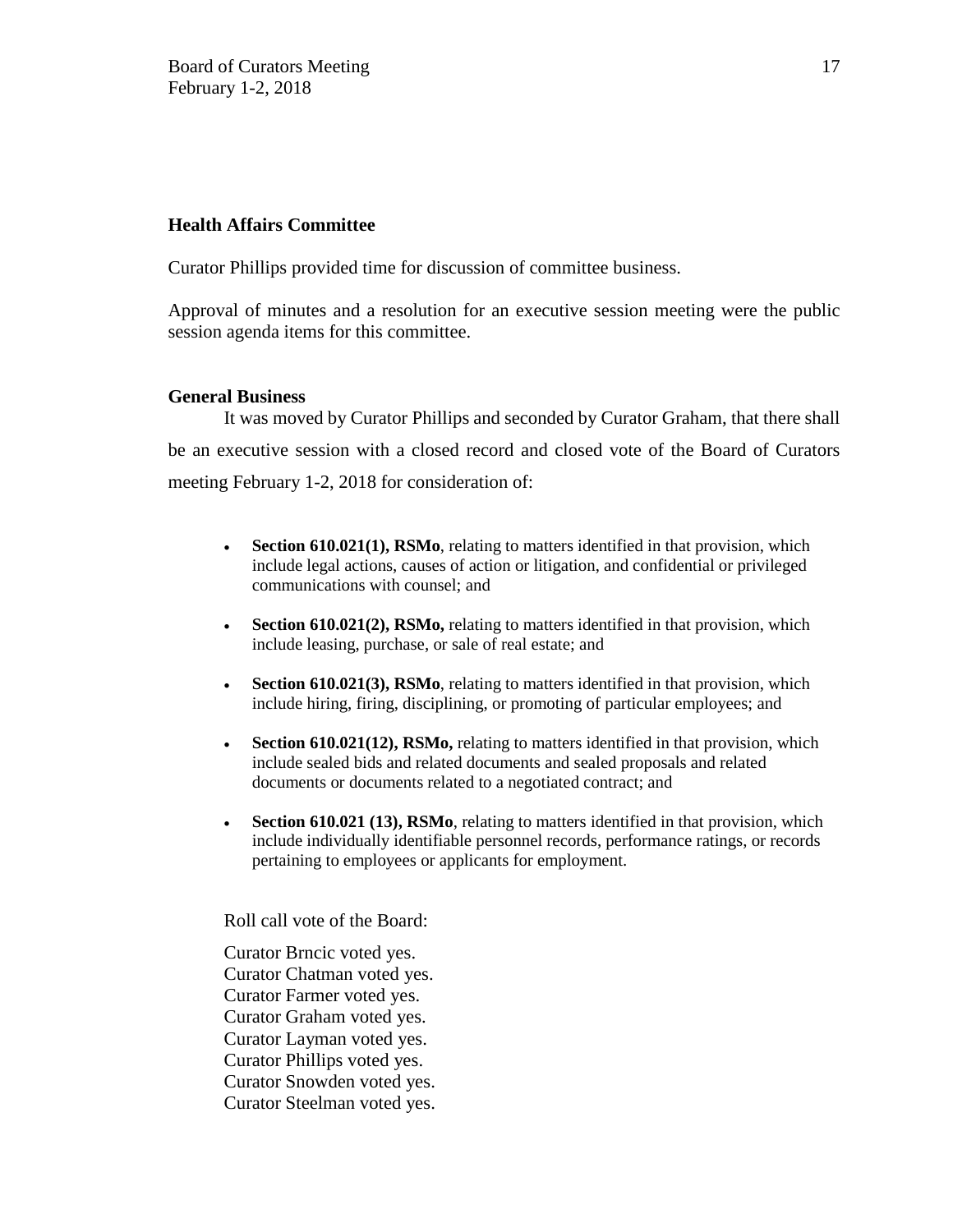Curator Sundvold was absent.

The motion carried.

The public session of the Board of Curators meeting recessed at 2:30 P.M. on Thursday, February 1, 2018.

### **Board of Curators Meeting – Executive Session**

A meeting of the University of Missouri Board of Curators was convened in executive session at 2:30 P.M., on Thursday, February 1, 2018, in the Donrey Media Room 211 of the Donald W. Reynolds Alumni Center on the University of Missouri – Columbia campus, Columbia, Missouri, pursuant to public notice given of said meeting. Curator David L. Steelman, Chair of the Board of Curators, presided over the meeting.

Present The Honorable Julia G. Brncic The Honorable Darryl M. Chatman The Honorable Jamie L. Farmer The Honorable Maurice B. Graham The Honorable Jeffrey L. Layman The Honorable John R. Phillips The Honorable Phillip H. Snowden The Honorable David L. Steelman

The Honorable Jon T. Sundvold was absent.

Also Present Dr. Mun Y. Choi, President Mr. Stephen J. Owens, General Counsel Ms. Cindy Harmon, Secretary of the Board of Curators Ms. Courtney Lauer, Student Representative to the Board of Curators

## **Health Affairs Committee – Executive Session**

Chancellor Alexander Cartwright, Mr. Ryan D. Rapp, Mr. Jonathan Curtright, Dean Patrice Delafontaine, Ms. Jeri Doty, Mr. Blake Schofield and Mr. Robert Hess joined the meeting.

Mr. Ron Ashworth and Ms. Teresa Maledy joined the meeting as members of the Health Affairs Committee.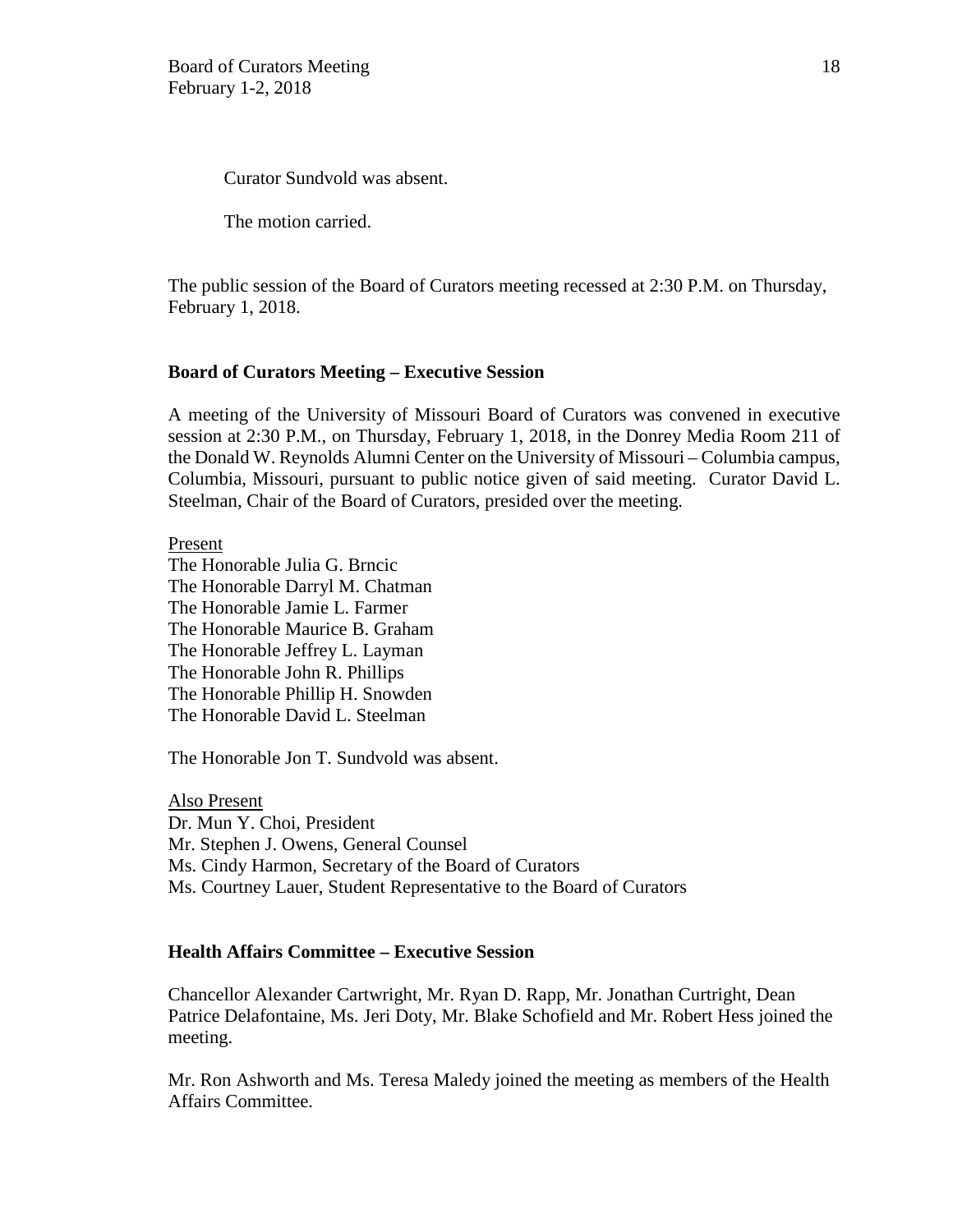Curator Sundvold joined this committee meeting by phone.

Report on contracts, personnel and legal advice– presented by President Choi, Mr. Curtright and Mr. Hess

Curator John Phillips recused himself from the meeting for one contract negotiation matter due to a potential conflict of interest.

No action taken by the Board.

Curator Sundvold, Chancellor Alexander Cartwright, Mr. Jonathan Curtright, Dean Patrice Delafontaine, Ms. Jeri Doty, Mr. Blake Schofield, Mr. Robert Hess, Ms. Teresa Maledy and Mr. Ashworth excused themselves from the meeting.

## **Consent Agenda – Executive Session**

It was endorsed by President Choi, moved by Curator Snowden and seconded by

Curator Steelman, that the following items be approved by consent agenda:

1. Property Lease, 5300-5400 Blocks of Troost Avenue Redevelopment Project, Kansas City, Missouri, UMKC

that the Vice President for Finance be authorized to lease approximately 3 acres of land on Troost Avenue between East 53rd Street (to the north) and East 55th Street (to the south), to CBC Real Estate Group/EPC Real Estate Group and The Troostworthy Collaborative or their respective assigns, for a term not to exceed 80 years, for the University of Missouri-Kansas City.

Proceeds will be credited to the UMKC Real Estate Reserves.

Roll call vote of the full Board:

Curator Brncic voted yes. Curator Chatman voted yes. Curator Farmer voted yes. Curator Graham voted yes. Curator Layman voted yes. Curator Phillips voted yes. Curator Snowden voted yes.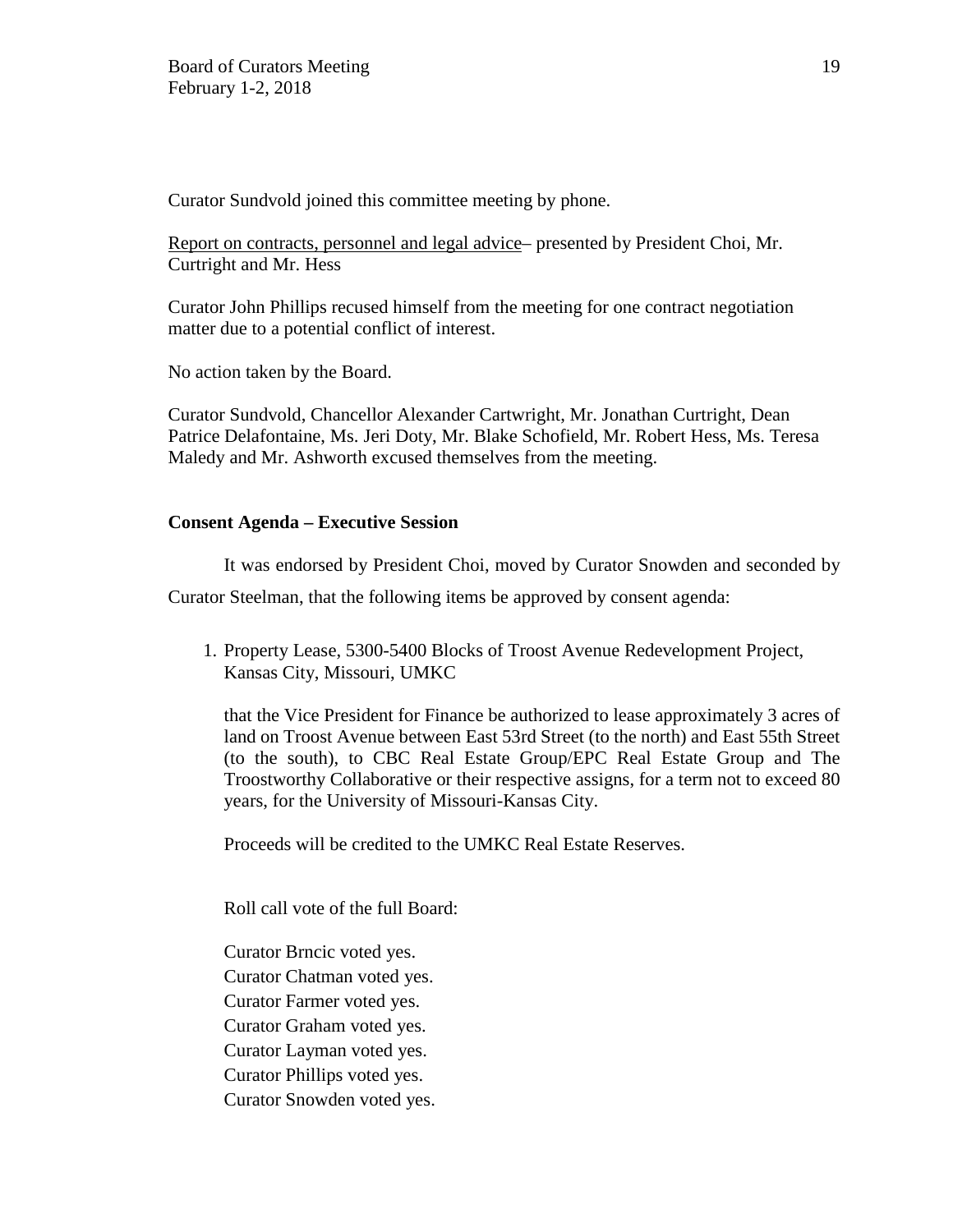Curator Steelman voted yes. Curator Sundvold was absent.

The motion carried.

## **General Business – Executive Session**

Litigation Report – presented by General Counsel Owens

Student Representative Lauer excused herself from the discussion due to a conflict of interest.

No action taken by the Board.

President's Report on Contracts and Personnel – presented by President Choi

No action taken by the Board.

The executive session of the Board of Curators meeting recessed at 5:25 PM on Thursday, February 1, 2018.

# **Reception and Dinner by Invitation for the Board of Curators, President and General Officers**

 $5:30 - 7:30$  P.M. Thursday, February 1, 2018 Hosted by Chancellor Alexander Cartwright and Mrs. Melinda Cartwright Location: Jack & Mary Bush Atrium, Cornell Hall, University of Missouri – Columbia campus, 700 Tiger Avenue

### **BOARD OF CURATORS MEETING**

**Breakfast by Invitation Hosted by MU Faculty Council with the Board of Curators**   $8:00 - 8:45$  A.M. Friday, February 2, 2018 Topic: Student Success Experience from Alumni Location: Columns A&B, Reynolds Alumni Center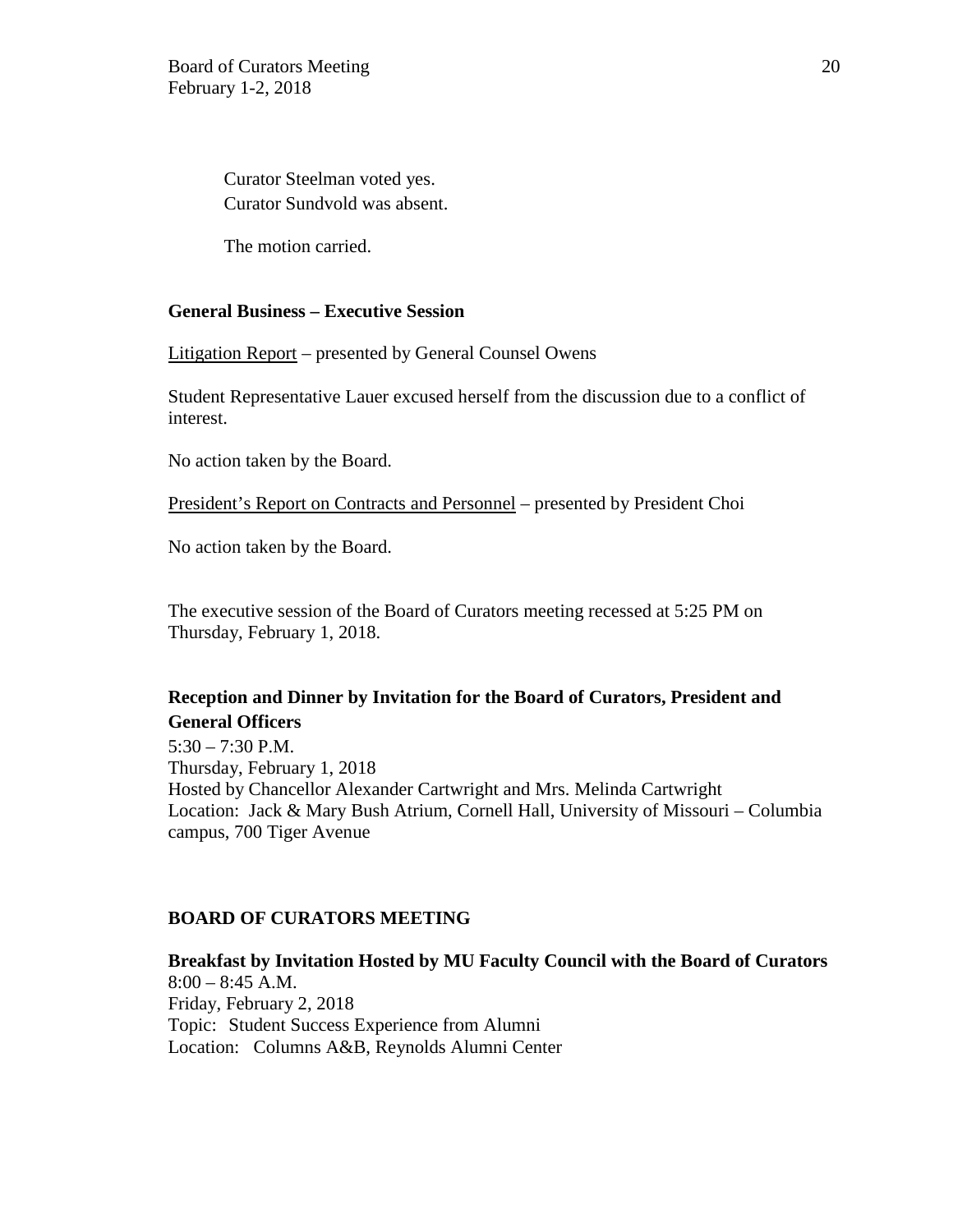### **Public Session**

A meeting of the University of Missouri Board of Curators reconvened in public session at 9:00 A.M., on Friday, February 2, 2018, in Columns Ballroom C, D & E of the Reynolds Alumni Center on the University of Missouri – Columbia campus, Columbia, Missouri, pursuant to public notice given of said meeting. Curator David L. Steelman, Chair of the Board of Curators, presided over the meeting.

#### Present

The Honorable Julia G. Brncic The Honorable Darryl M. Chatman The Honorable Jamie L. Farmer The Honorable Maurice B. Graham The Honorable Jeffrey L. Layman The Honorable John R. Phillips The Honorable Phillip H. Snowden The Honorable David L. Steelman

The Honorable Jon T. Sundvold was absent.

Also Present Dr. Mun Y. Choi, President Mr. Stephen J. Owens, General Counsel Ms. Courtney Lauer, Student Representative to the Board of Curators Dr. Gary K. Allen, Vice President for Information Technology Dr. Barbara A. Bichelmeyer, Interim Chancellor for University of Missouri – Kansas **City** Dr. Alexander Cartwright, Chancellor for University of Missouri-Columbia Ms. Marsha Fischer, Interim Associate Vice President for Human Resources Dr. Thomas F. George, Chancellor for University of Missouri-St. Louis Dr. Steven W. Graham, Senior Associate Vice President for Academic Affairs Dr. Chris Maples, Interim Chancellor for Missouri University of Science and Technology Dr. Mark McIntosh, Vice President for Research and Economic Development Dr. Kevin G. McDonald, Chief Diversity Officer Ms. Michelle M. Piranio, Interim Chief Audit Executive Mr. Ryan D. Rapp, Vice President for Finance Dr. David R. Russell, Interim Chief of Staff, UM System Mr. Christian Basi, Director of Media Relations Media representatives

Ms. Cindy Harmon, Secretary of the Board of Curators was absent.

### **General Business**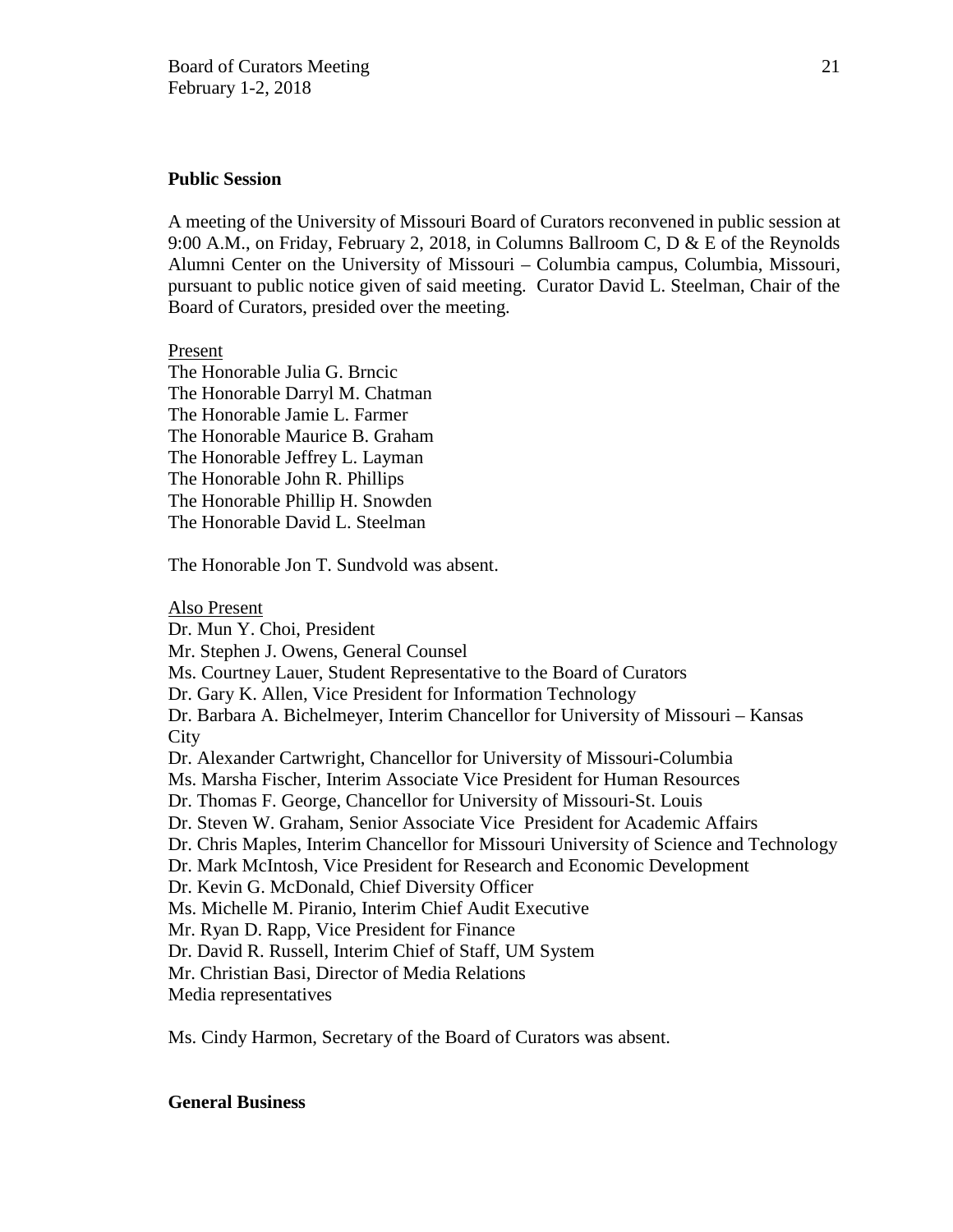University of Missouri System President's Report – presented by President Choi (slides on file for this information item)

University of Missouri – Columbia Highlights – presented by Chancellor Cartwright (slides on file for this information item)

Critical Issue Discussion – Distance Learning and Collaboration (slides on file for this information item)

### Good and Welfare of the Board

Draft April 12-13, 2018 Board of Curators meeting agenda – no discussion (on file)

There being no other business to come before the Board of Curators, the public meeting was adjourned at 11:00 A.M. on Friday, February 2, 2018.

#### **Board of Curators Meeting – Executive Session**

A meeting of the University of Missouri Board of Curators was convened in executive session at 11:05 A.M., on Friday, February 2, 2018, in Donrey Media Room 211 of the Reynolds Alumni Center on the University of Missouri – Columbia campus, Columbia, Missouri, pursuant to public notice given of said meeting. Curator David L. Steelman, Chair of the Board of Curators, presided over the meeting.

### Present

The Honorable Julia G. Brncic The Honorable Darryl M. Chatman The Honorable Jamie L. Farmer The Honorable Maurice B. Graham The Honorable Jeffrey L. Layman The Honorable John R. Phillips The Honorable Phillip H. Snowden The Honorable David L. Steelman

The Honorable Jon T. Sundvold was absent.

Also Present Dr. Mun Y. Choi, President Mr. Stephen J. Owens, General Counsel Ms. Courtney Lauer, Student Representative to the Board of Curators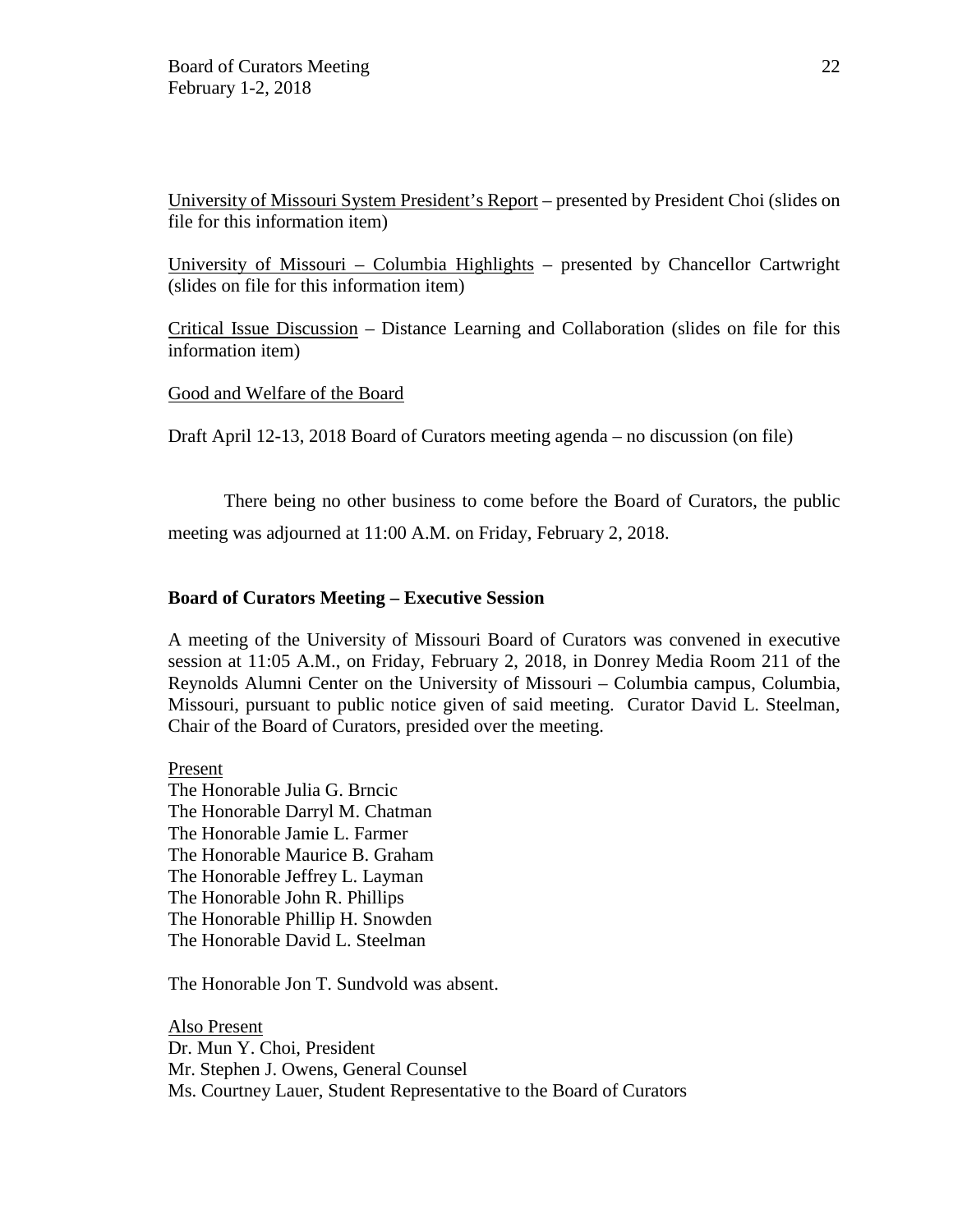Dr. Alex Cartwright, Chancellor of the University of Missouri - Columbia

Ms. Cindy Harmon, Secretary of the Board of Curators was absent.

## **General Business – Executive Session**

Appointment of Chancellor, UMKC – presented by President Choi

It was recommended by President Choi, moved by Curator Graham and seconded

by Curator Snowden, that the following action by approved:

That the appointment of C. Mauli Agrawal as Chancellor of the University of Missouri-Kansas City be approved on the same or substantially similar terms as those presented to the Board during its meeting of February 2, 2018, said appointment documentation subject to the approval of General Counsel as to legal form.

Roll call vote Full Board:

Curator Brncic voted yes. Curator Chatman voted yes. Curator Farmer voted yes. Curator Graham voted yes. Curator Layman voted yes. Curator Phillips voted yes. Curator Snowden voted yes. Curator Steelman voted yes. Curator Sundvold was absent.

The motion carried.

Litigation Report continued – presented by General Counsel Owens

No action taken by the Board.

It was moved by Curator Graham and seconded by Curator Snowden, that the meeting of the Board of Curators, February 1-2, 2018, be adjourned.